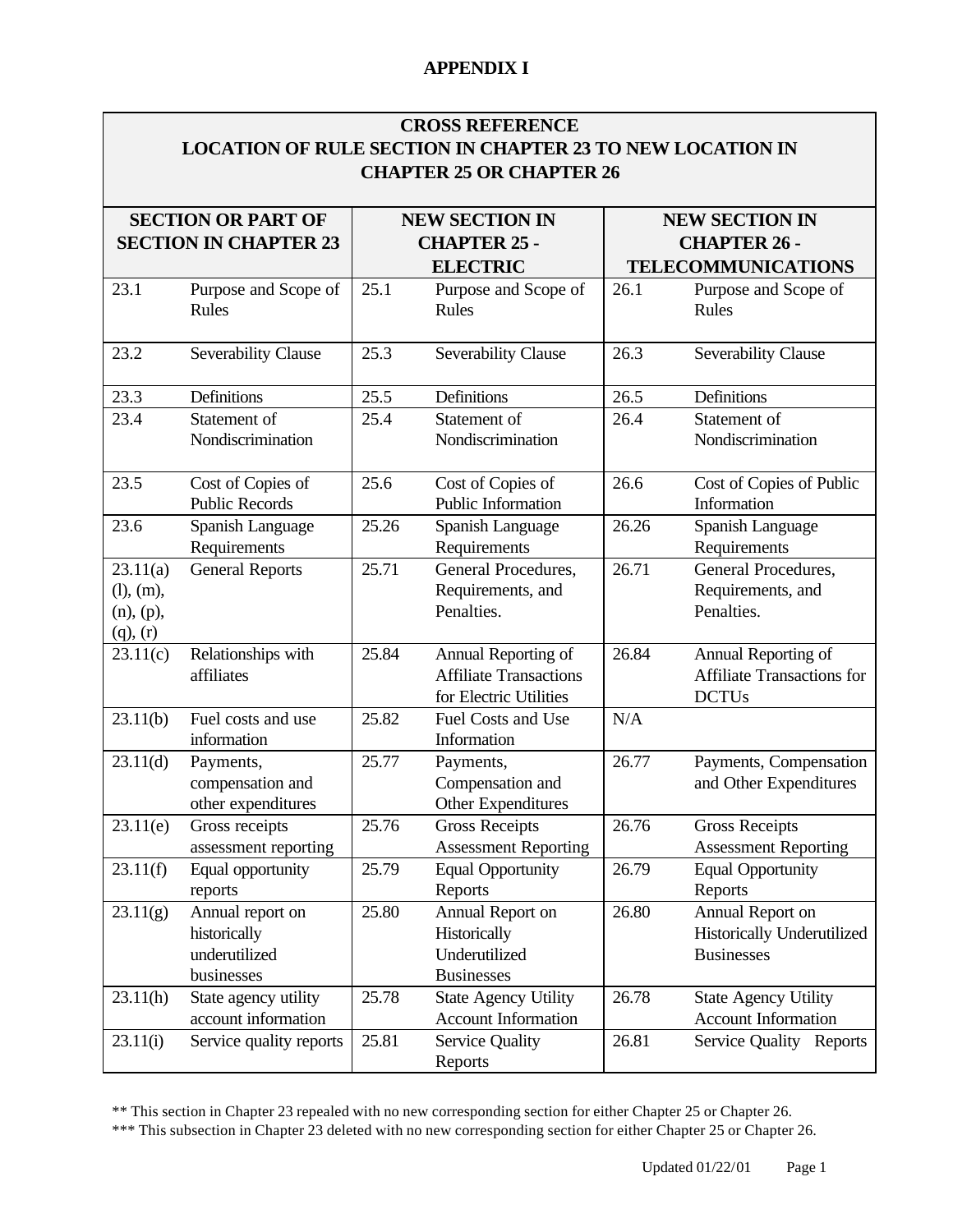|                                                           | <b>CROSS REFERENCE</b><br><b>LOCATION OF RULE SECTION IN CHAPTER 23 TO NEW LOCATION IN</b><br><b>CHAPTER 25 OR CHAPTER 26</b> |                                              |  |  |
|-----------------------------------------------------------|-------------------------------------------------------------------------------------------------------------------------------|----------------------------------------------|--|--|
| <b>SECTION OR PART OF</b><br><b>SECTION IN CHAPTER 23</b> | <b>NEW SECTION IN</b><br><b>CHAPTER 25 -</b>                                                                                  | <b>NEW SECTION IN</b><br><b>CHAPTER 26 -</b> |  |  |
|                                                           | <b>ELECTRIC</b>                                                                                                               | <b>TELECOMMUNICATIONS</b>                    |  |  |
| ***                                                       |                                                                                                                               |                                              |  |  |
| 23.11(j)                                                  |                                                                                                                               |                                              |  |  |
| 23.11(k)<br>Annual earnings<br>report                     | 25.73<br>Financial and<br><b>Operating Reports</b>                                                                            | 26.73<br>Financial and Operating<br>Reports  |  |  |
| ***                                                       |                                                                                                                               |                                              |  |  |
| 23.11(0)                                                  |                                                                                                                               |                                              |  |  |
| 23.12(a)<br>Uniform system of<br>accounts                 | 25.72<br>Uniform System of<br><b>Accounts</b>                                                                                 | 26.72<br>Uniform System of<br>Accounts       |  |  |

Operating Reports

Property and Mergers

50% or More of Stock

N/A 26.98 Cost Allocation Manual

N/A

26.71 (c)

N/A 26.7 Local Exchange

25.73 Financial and

25.74 Reports on Sale of

25.75 Reports on Sale of

23.13(b) Construction reports 25.83 Construction Reports 26.82 Construction Reports

**Resources** 

23.13(d) Telephone utilities N/A 26.73 Financial and Operating

23.13(f) Infrastructure reports N/A 26.87 Infrastructure Reports

General Procedures, Requirements, and

23.12(b) Financial and

23.12(c) Reports on sale of

23.12(d) Reports on sale of

23.12(e) Cost Allocation Manual

\*\*\* 23.13(a)

\*\*\* 23.13(e) operating reports

property and mergers

50% or more of stock

Capital needs and acquisition plan

Other statistical

Location of Records

Company Assessment

reports

23.14 Maintenance and

23.15 Local Exchange

 $23.13(c)$  Electric utilities 25.89 Report of Loads and

25.71 (c)

23.16 Contribution 25.240 Contribution Disclosure N/A

\*\* This section in Chapter 23 repealed with no new corresponding section for either Chapter 25 or Chapter 26. \*\*\* This subsection in Chapter 23 deleted with no new corresponding section for either Chapter 25 or Chapter 26.

Penalties

**Penalties** 

26.73 Financial and Operating Reports

Property and Mergers

50% or More of Stock

Reports  $\{(b)(4)\}\$ 

General Procedures, Requirements, and

Company Assessment

26.74 Reports on Sale of

26.75 Reports on Sale of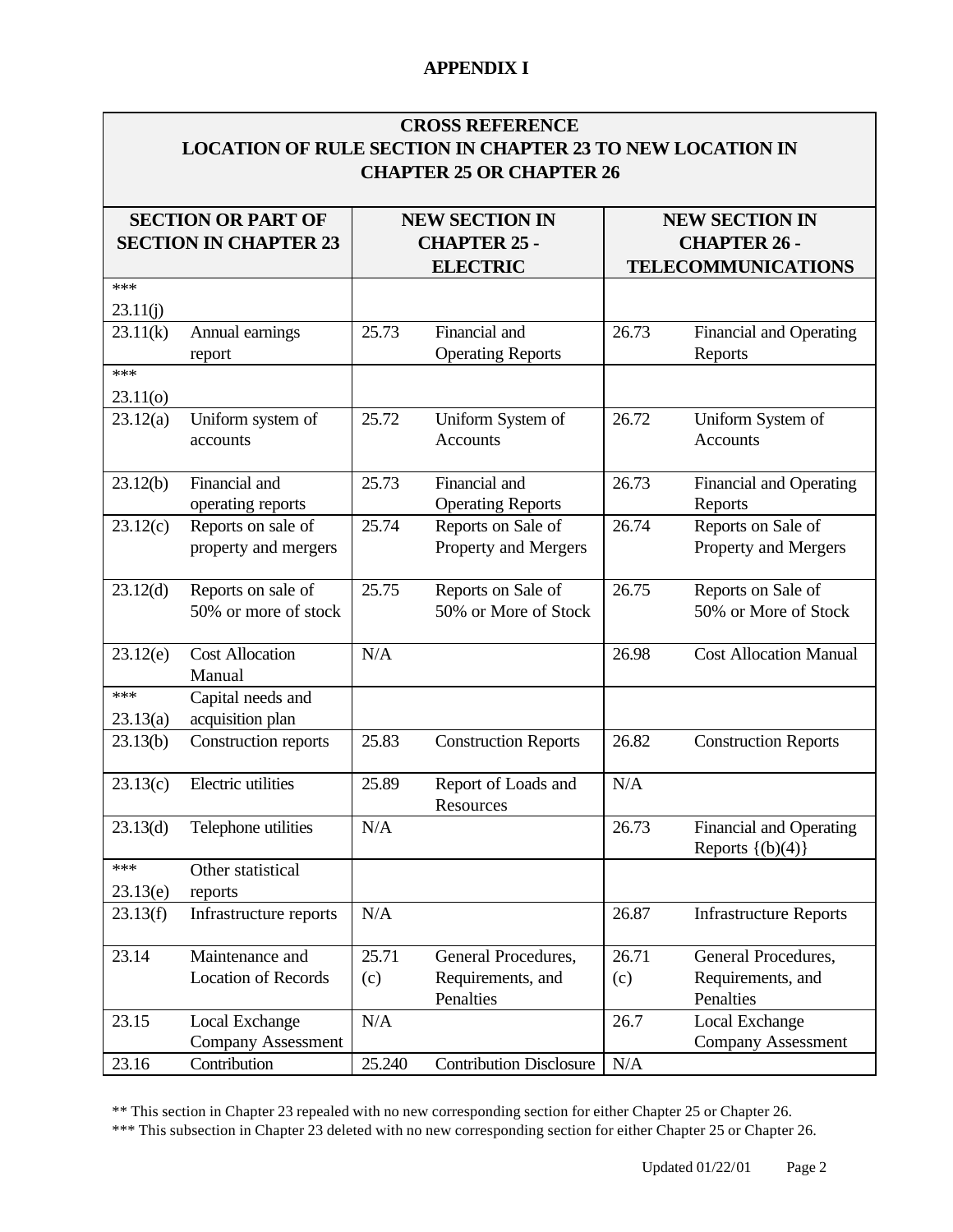| <b>CROSS REFERENCE</b>                                           |  |
|------------------------------------------------------------------|--|
| <b>LOCATION OF RULE SECTION IN CHAPTER 23 TO NEW LOCATION IN</b> |  |
| <b>CHAPTER 25 OR CHAPTER 26</b>                                  |  |

|                                  | <b>SECTION OR PART OF</b><br><b>SECTION IN CHAPTER 23</b>                                                                     |        | <b>NEW SECTION IN</b><br><b>CHAPTER 25 -</b><br><b>ELECTRIC</b>                                                            |               | <b>NEW SECTION IN</b><br><b>CHAPTER 26 -</b><br><b>TELECOMMUNICATIONS</b>     |
|----------------------------------|-------------------------------------------------------------------------------------------------------------------------------|--------|----------------------------------------------------------------------------------------------------------------------------|---------------|-------------------------------------------------------------------------------|
|                                  | <b>Disclosure Statements</b><br>in Appeals of<br>Municipal Utility<br>Rates                                                   |        | <b>Statements in Appeals</b><br>of Municipal Utility<br>Rates                                                              |               |                                                                               |
| **<br>23.17                      | Administration of<br><b>IntraLATA</b><br>Compensation and<br><b>Interexchange Carrier</b><br><b>Access Charge</b><br>Revenues |        |                                                                                                                            |               |                                                                               |
| 23.18                            | Foreign Utility Co.<br>Ownership by Exempt<br><b>Holding Companies</b>                                                        | 25.271 | Foreign Utility Co.<br>Ownership by Exempt<br><b>Holding Companies</b>                                                     | N/A           |                                                                               |
| 23.19                            | <b>Registration of Power</b><br>Marketers and<br><b>Exempt Wholesale</b><br>Generators                                        | 25.105 | Registration and<br>Reporting by Power<br>Marketers, Exempt<br><b>Wholesale Generators</b><br>and Qualifying<br>Facilities | N/A           |                                                                               |
| 23.21(a)                         | Cost of Service<br>(Application)                                                                                              | N/A    |                                                                                                                            | 26.201<br>(a) | Cost of Service                                                               |
| 23.21<br>$(b)$ , $(c)$ ,<br>(d), | Cost of Service                                                                                                               | 25.231 | Cost of Service                                                                                                            | 26.201        | Cost of Service                                                               |
| 23.21(e)                         | Cost of Service<br>(HB11)                                                                                                     | 25.232 | Adjustments for HB11,<br>Acts of 72nd Legisla-<br>ture, First Called<br>Session                                            | 26.202        | Adjustments for HB11,<br>Acts of 72nd Legisla-<br>ture, First Called Session. |
| 23.21(f)                         | Cost of Service<br>(Policies for SLECs)                                                                                       | N/A    |                                                                                                                            | 26.203        | Rate Policies for Small<br>Local Exchange<br>Companies (SLECs)                |
| 23.21(g)                         | Cost of Service<br>(Treatment of IRP<br>costs)                                                                                | 25.233 | Treatment of<br><b>Integrated Resource</b><br>Plan Costs                                                                   | N/A           |                                                                               |
| **<br>23.22                      | <b>Energy Efficiency</b><br>Plan                                                                                              |        |                                                                                                                            |               |                                                                               |

\*\* This section in Chapter 23 repealed with no new corresponding section for either Chapter 25 or Chapter 26.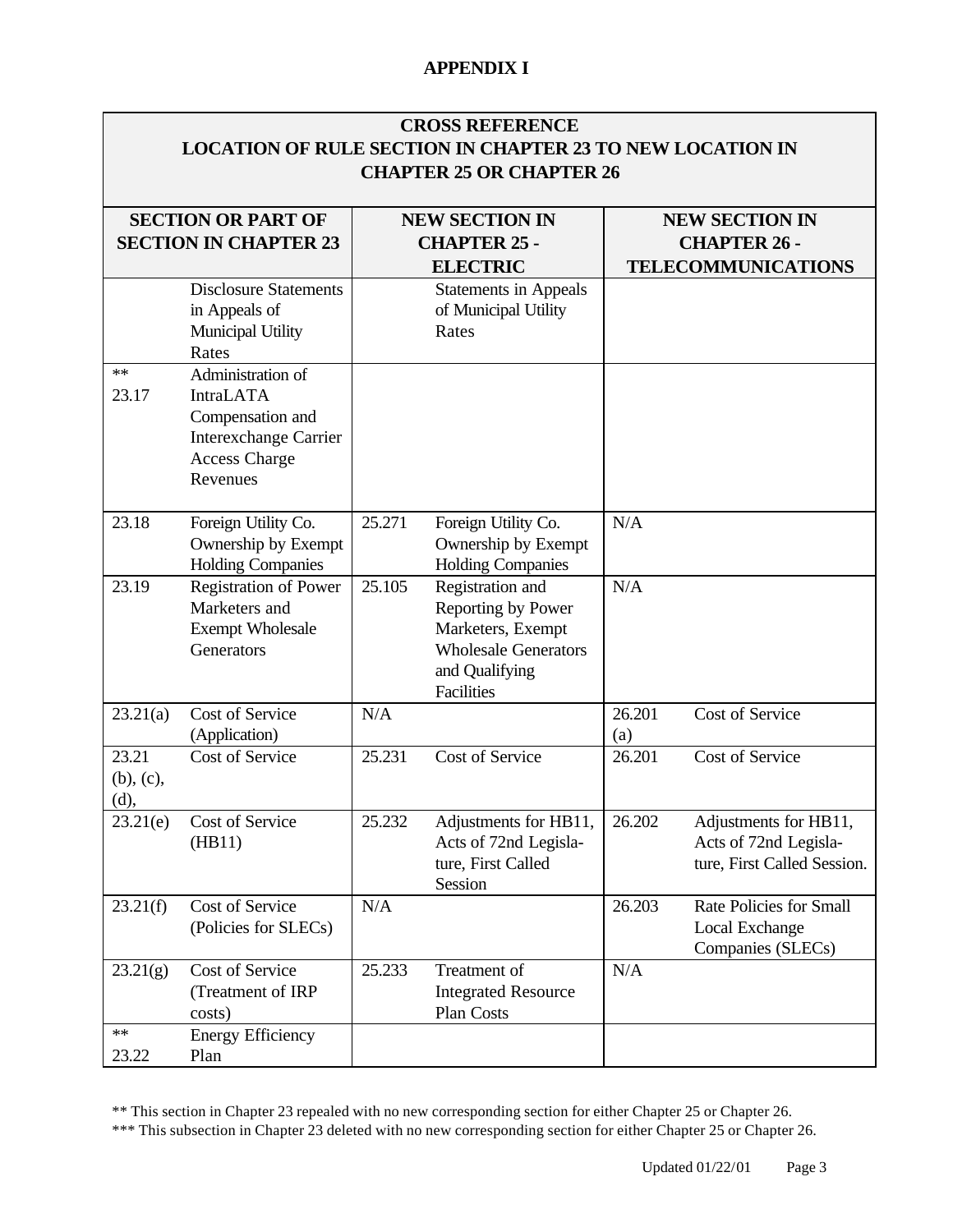|                          |                                                                          |        | <b>CROSS REFERENCE</b><br><b>LOCATION OF RULE SECTION IN CHAPTER 23 TO NEW LOCATION IN</b><br><b>CHAPTER 25 OR CHAPTER 26</b> |        |                                                       |                                                                           |
|--------------------------|--------------------------------------------------------------------------|--------|-------------------------------------------------------------------------------------------------------------------------------|--------|-------------------------------------------------------|---------------------------------------------------------------------------|
|                          | <b>SECTION OR PART OF</b><br><b>SECTION IN CHAPTER 23</b>                |        | <b>NEW SECTION IN</b><br><b>CHAPTER 25 -</b><br><b>ELECTRIC</b>                                                               |        |                                                       | <b>NEW SECTION IN</b><br><b>CHAPTER 26 -</b><br><b>TELECOMMUNICATIONS</b> |
| ***<br>$23.23$ (a)       | Rate Design<br>(Guidelines for<br>certifying long-term<br>fuel contracts |        |                                                                                                                               |        |                                                       |                                                                           |
| 23.23(b)<br>(part)       | Rate Design (Recover<br>of fuel and purchased<br>power costs)            | 25.235 | Fuel Costs - General                                                                                                          | N/A    |                                                       |                                                                           |
| 23.23(b)<br>(part)       | Rate Design (Recover<br>of fuel and purchased<br>power costs)            | 25.236 | Recovery of Fuel<br>Costs                                                                                                     | N/A    |                                                       |                                                                           |
| 23.23(b)<br>(part)       | Rate Design (Recover<br>of fuel and purchased<br>power costs)            | 25.237 | <b>Fuel Factors</b>                                                                                                           | N/A    |                                                       |                                                                           |
| 23.23(b)<br>(part)       | Rate Design (Recover<br>of fuel and purchased<br>power costs)            | 25.238 | Power Cost Recovery<br>Factors (PCRF)                                                                                         | N/A    |                                                       |                                                                           |
| ***<br>23.23(c)          | Rate Design<br>(Expedited Approval<br>of Changes in Rates)               |        |                                                                                                                               |        |                                                       |                                                                           |
| 23.23(d)                 | Rate Design<br>(Telephone)                                               | N/A    |                                                                                                                               | 26.205 | <b>Rates for Intrastate</b><br><b>Access Services</b> |                                                                           |
| 23.23(e)                 | Rate Design (Electric)                                                   | 25.234 | Rate Design                                                                                                                   | N/A    |                                                       |                                                                           |
| 23.24(a)<br>$- (g), (j)$ | Form and Filing of<br><b>Tariffs</b>                                     | 25.241 | Form and Filing of<br>Tariffs                                                                                                 | 26.207 | Form and Filing of<br>Tariffs                         |                                                                           |
| 23.24(h)                 | Form and Filing of<br>Tariffs                                            | 25.241 | Form and Filing of<br><b>Tariffs</b>                                                                                          |        | Deleted from 26.207                                   |                                                                           |
| ***<br>23.24(i)          | Form and Filing of<br>Tariffs                                            |        |                                                                                                                               |        |                                                       |                                                                           |
| $23.24$ (k)              | Form and Filing of<br>Tariffs                                            | 25.241 | Form and Filing of<br><b>Tariffs</b>                                                                                          | N/A    |                                                       |                                                                           |
| 23.25                    | Procedures<br>Applicable to Ch. 58<br>Electing ILECs                     | N/A    |                                                                                                                               | 26.212 | Procedures Applicable to<br>Ch. 58 Electing ILECs     |                                                                           |
| 23.26                    | New and                                                                  | N/A    |                                                                                                                               | 26.209 | New and Experimental                                  |                                                                           |

\*\* This section in Chapter 23 repealed with no new corresponding section for either Chapter 25 or Chapter 26.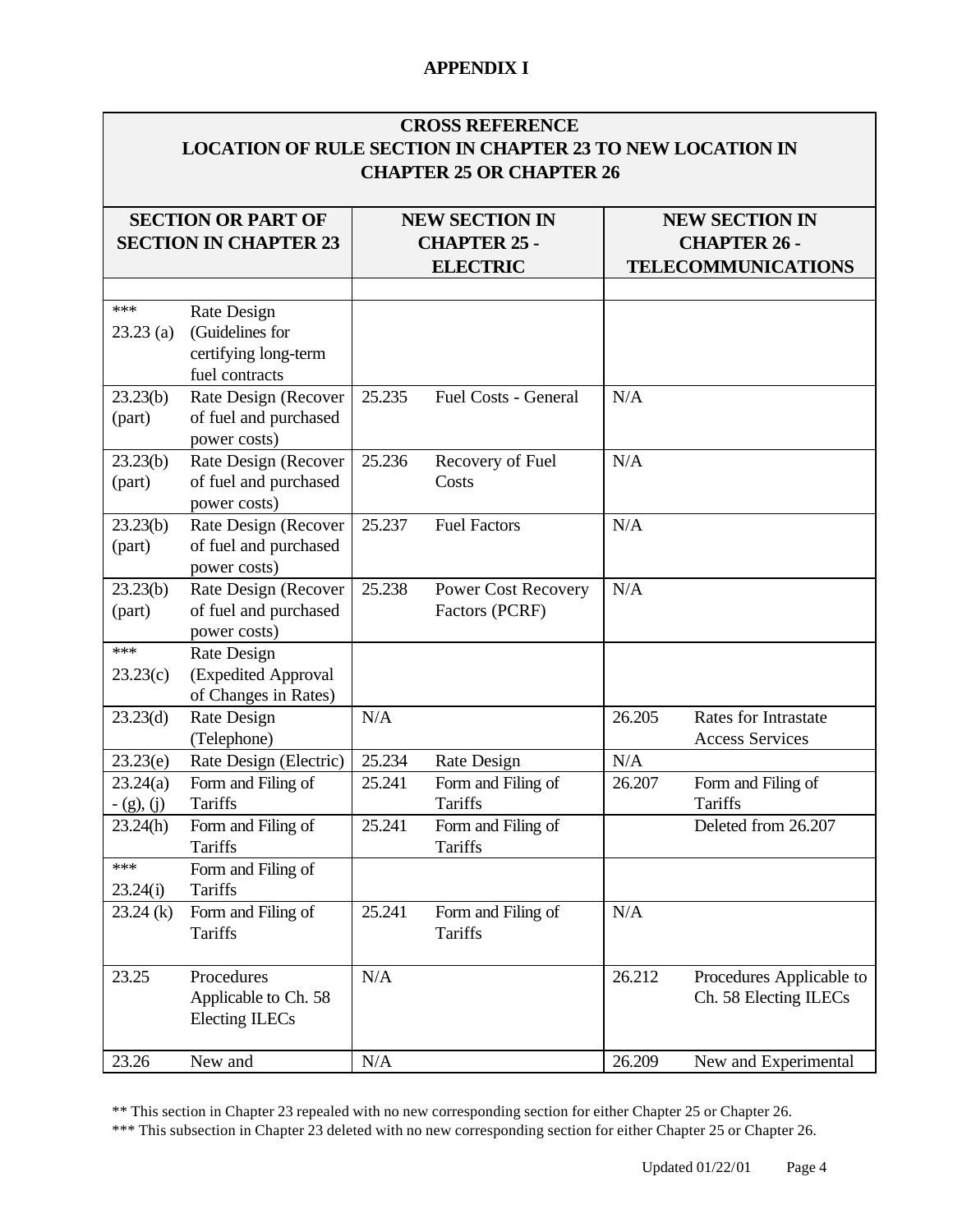|                                                                        | <b>LOCATION OF RULE SECTION IN CHAPTER 23 TO NEW LOCATION IN</b>                                       |        | <b>CROSS REFERENCE</b><br><b>CHAPTER 25 OR CHAPTER 26</b>       |                                                                           |                                                                                                            |  |
|------------------------------------------------------------------------|--------------------------------------------------------------------------------------------------------|--------|-----------------------------------------------------------------|---------------------------------------------------------------------------|------------------------------------------------------------------------------------------------------------|--|
|                                                                        | <b>SECTION OR PART OF</b><br><b>SECTION IN CHAPTER 23</b>                                              |        | <b>NEW SECTION IN</b><br><b>CHAPTER 25 -</b><br><b>ELECTRIC</b> | <b>NEW SECTION IN</b><br><b>CHAPTER 26 -</b><br><b>TELECOMMUNICATIONS</b> |                                                                                                            |  |
| (a), (c),<br>(d), (f)<br>(j), (l)                                      | <b>Experimental Services</b>                                                                           |        |                                                                 |                                                                           | Services                                                                                                   |  |
| 23.26<br>(b)                                                           | New and<br><b>Experimental Services</b>                                                                | N/A    |                                                                 | 26.5                                                                      | Definitions                                                                                                |  |
| 23.26<br>(e), (g),<br>(h), (i),<br>$(k)$ and<br>(m)                    | New and<br><b>Experimental Services</b>                                                                | N/A    |                                                                 | 26.208                                                                    | <b>General Tariff Provisions</b>                                                                           |  |
| 23.27<br>(a), (b),<br>(c), (d),<br>and $(f)$                           | <b>Rate-Setting Flexibility</b><br>for Services Subject<br>to Significant<br>Competitive<br>Challenges | N/A    |                                                                 | 26.211                                                                    | <b>Rate-Setting Flexibility</b><br>for Services Subject to<br><b>Significant Competitive</b><br>Challenges |  |
| 23.27<br>(e)                                                           | Rate-Setting Flexibility<br>for Services Subject<br>to Significant<br>Competitive<br>Challenges        | N/A    |                                                                 | 26.208                                                                    | <b>General Tariff Provisions</b>                                                                           |  |
| 23.28<br>(a), (b),<br>$(d)$ , $(e)$ ,<br>(g), (k),<br>$(m)$ and<br>(n) | <b>Promotional Rates for</b><br><b>LEC</b> Services                                                    | N/A    |                                                                 | 26.210                                                                    | Promotional Rates for<br>Local Exchange<br><b>Company Services</b>                                         |  |
| 23.28(c)                                                               | Promotional Rates for<br><b>LEC</b> Services                                                           | N/A    |                                                                 | 26.5                                                                      | Definitions                                                                                                |  |
| 23.28<br>(f), (h),<br>(i), (j),<br>(l), (o),<br>and $(p)$              | Promotional Rates for<br><b>LEC Services</b>                                                           | N/A    |                                                                 | 26.208                                                                    | <b>General Tariff Provisions</b>                                                                           |  |
| 23.31<br>$(a)-(g)$                                                     | Certification Criteria                                                                                 | 25.101 | Certification Criteria                                          | 26.101                                                                    | Certification Criteria                                                                                     |  |

\*\* This section in Chapter 23 repealed with no new corresponding section for either Chapter 25 or Chapter 26.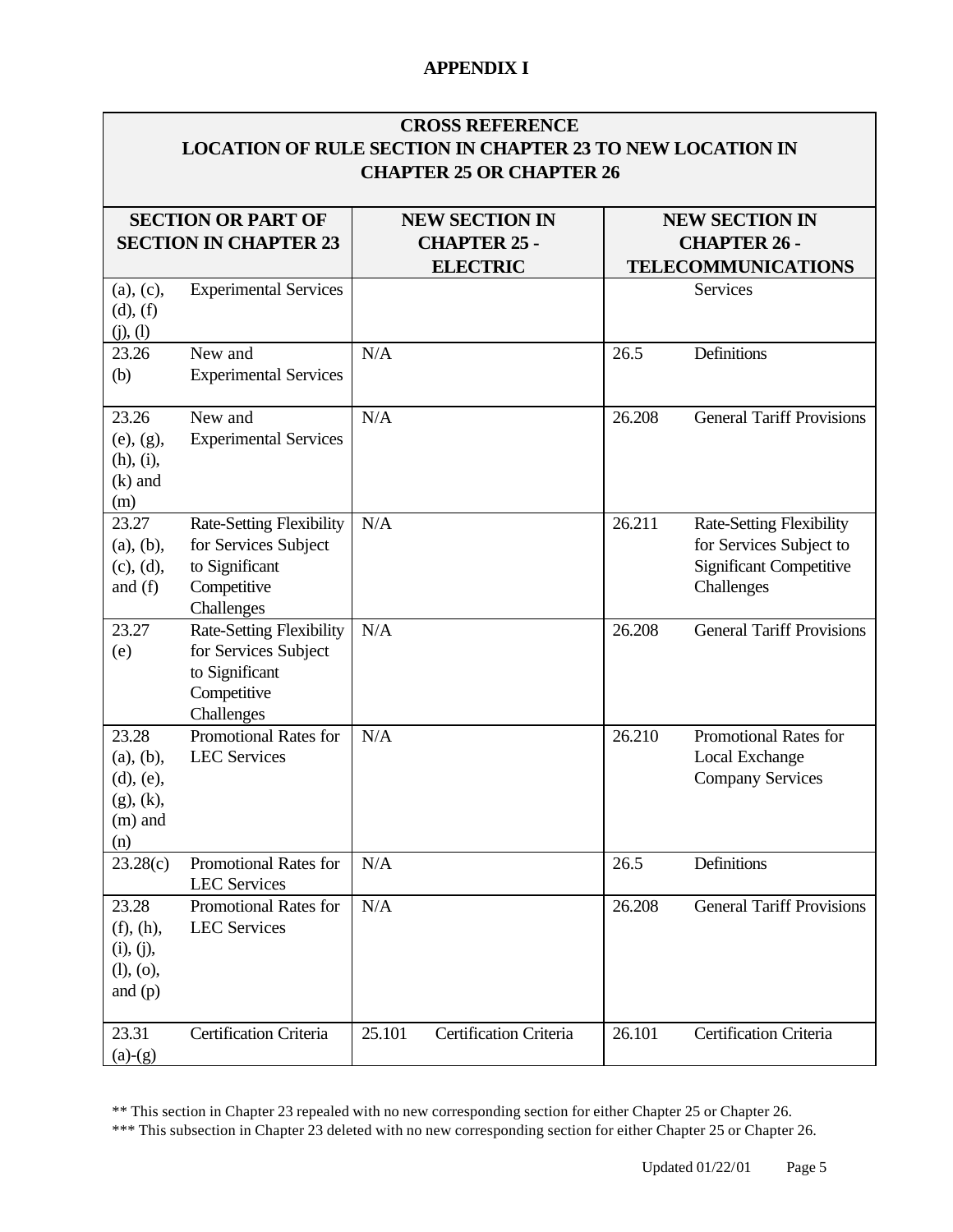## **CROSS REFERENCE LOCATION OF RULE SECTION IN CHAPTER 23 TO NEW LOCATION IN CHAPTER 25 OR CHAPTER 26**

|                                                                           | <b>SECTION OR PART OF</b><br><b>SECTION IN CHAPTER 23</b>             |        | <b>NEW SECTION IN</b><br><b>CHAPTER 25 -</b><br><b>ELECTRIC</b>                                                     |        | <b>NEW SECTION IN</b><br><b>CHAPTER 26 -</b><br><b>TELECOMMUNICATIONS</b> |
|---------------------------------------------------------------------------|-----------------------------------------------------------------------|--------|---------------------------------------------------------------------------------------------------------------------|--------|---------------------------------------------------------------------------|
| ***<br>23.31(h)                                                           | Certification Criteria<br>(NOI applications for<br>generating plants) |        |                                                                                                                     |        |                                                                           |
| 23.31(i)                                                                  | Certification Criteria<br>(Coastal Management<br>Program)             | 25.102 | <b>Coastal Management</b><br>Program                                                                                | N/A    |                                                                           |
| 23.32                                                                     | <b>Automatic Dial</b><br><b>Announcing Devices</b>                    | N/A    |                                                                                                                     | 26.125 | <b>Automatic Dial</b><br><b>Announcing Devices</b>                        |
| 23.33                                                                     | <b>Telephone Solicitation</b>                                         | N/A    |                                                                                                                     | 26.126 | <b>Telephone Solicitation</b>                                             |
| $23.34$ (a)<br>$-$ (e), (h),<br>$(i)$ , and<br>$\left( \mathrm{l}\right)$ | <b>Integrated Resource</b><br>Planning                                | 25.161 | <b>Integrated Resource</b><br>Planning                                                                              | N/A    |                                                                           |
| 23.34(f)<br>and $(g)$                                                     | <b>Integrated Resource</b><br>Planning                                | 25.162 | Public Participation                                                                                                | N/A    |                                                                           |
| 23.34(j)                                                                  | <b>Integrated Resource</b><br>Planning                                | 25.163 | Acquisition of<br><b>Resources Outside the</b><br><b>Solicitation Process</b>                                       | N/A    |                                                                           |
| 23.34(k)                                                                  | <b>Integrated Resource</b><br>Planning                                | 25.164 | Statewide Integrated<br><b>Resource Plan</b>                                                                        | N/A    |                                                                           |
| ***<br>23.34<br>(m)                                                       | <b>Integrated Resource</b><br>Planning                                |        |                                                                                                                     |        |                                                                           |
| 23.35(a)<br>$-$ (c),<br>and $(e)$                                         | Preliminary Integrated<br>Resource Plan                               | 25.165 | Preliminary Integrated<br><b>Resource Plan</b>                                                                      | N/A    |                                                                           |
| $23.35$ (d)                                                               | Preliminary Integrated<br>Resource Plan                               | 25.166 | Commission Review of<br>a Preliminary<br><b>Integrated Resource</b><br>Plan that does Not<br>Include a Solicitation | N/A    |                                                                           |
| 23.35(f)                                                                  | Preliminary Integrated<br>Resource Plan                               | 25.167 | Commission Review of<br>a Preliminary<br><b>Integrated Resource</b>                                                 | N/A    |                                                                           |

\*\* This section in Chapter 23 repealed with no new corresponding section for either Chapter 25 or Chapter 26.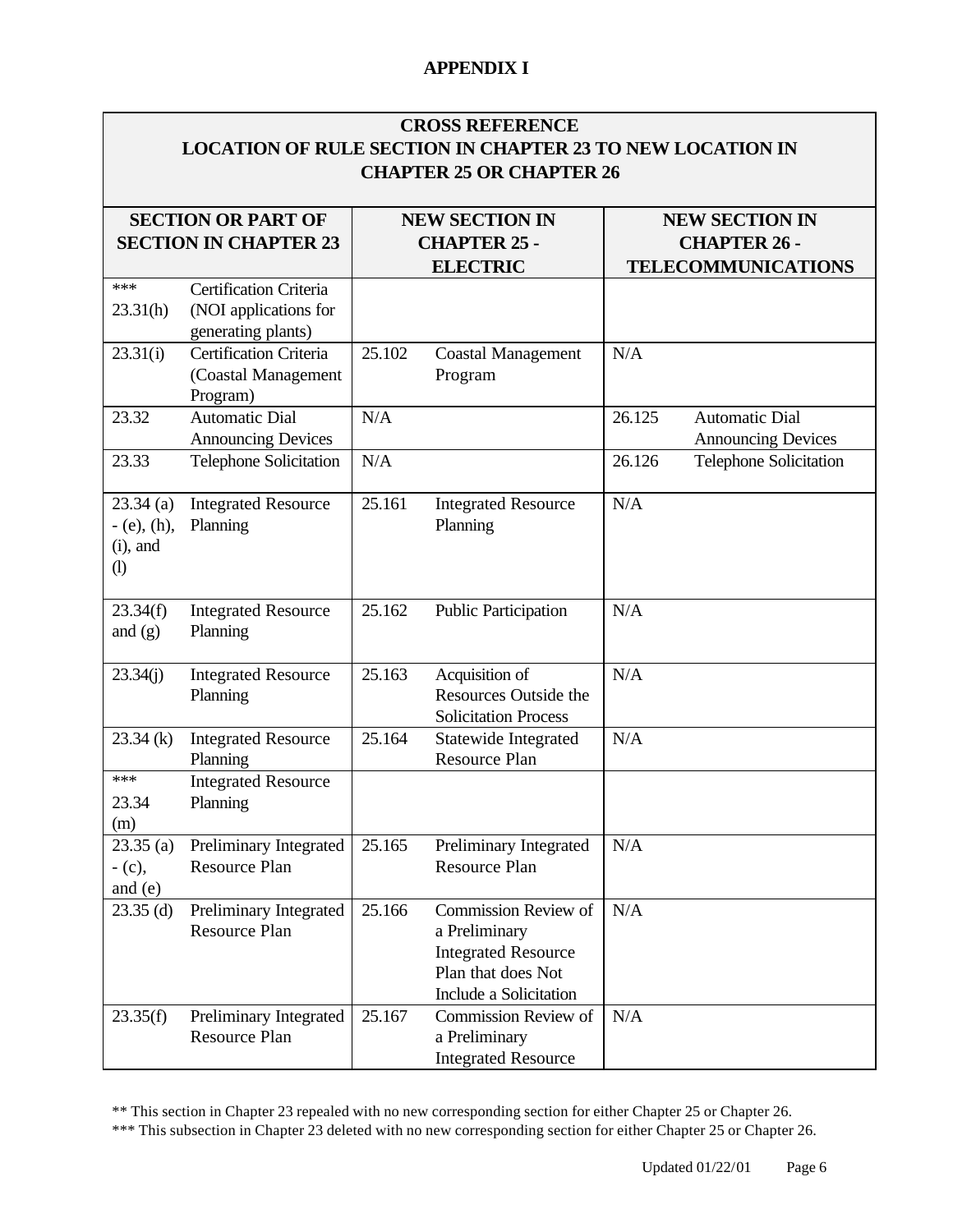|                                                     |                                                                  |        | <b>CROSS REFERENCE</b><br><b>LOCATION OF RULE SECTION IN CHAPTER 23 TO NEW LOCATION IN</b><br><b>CHAPTER 25 OR CHAPTER 26</b> |                                                                           |                                                                                                                                            |
|-----------------------------------------------------|------------------------------------------------------------------|--------|-------------------------------------------------------------------------------------------------------------------------------|---------------------------------------------------------------------------|--------------------------------------------------------------------------------------------------------------------------------------------|
|                                                     | <b>SECTION OR PART OF</b><br><b>SECTION IN CHAPTER 23</b>        |        | <b>NEW SECTION IN</b><br><b>CHAPTER 25 -</b><br><b>ELECTRIC</b>                                                               | <b>NEW SECTION IN</b><br><b>CHAPTER 26 -</b><br><b>TELECOMMUNICATIONS</b> |                                                                                                                                            |
|                                                     |                                                                  |        | Plan that Includes a<br>Solicitation                                                                                          |                                                                           |                                                                                                                                            |
| 23.36                                               | Solicitation of<br>Resources                                     | 25.168 | Solicitation of<br>Resources                                                                                                  | N/A                                                                       |                                                                                                                                            |
| 23.37(a)<br>$-d$                                    | Approval of<br><b>Resources Procured</b><br>through Solicitation | 25.169 | <b>Approval of Resources</b><br>Procured through<br>Solicitation                                                              | N/A                                                                       |                                                                                                                                            |
| $23.37$ (e)                                         | Approval of<br><b>Resources Procured</b><br>through Solicitation | 25.170 | Hearing on the Final<br><b>Integrated Resource</b><br>Plan                                                                    | N/A                                                                       |                                                                                                                                            |
| 23.37(f)                                            | Approval of<br><b>Resources Procured</b><br>through Solicitation | 25.171 | Certificate of<br>Convenience and<br>Necessity for<br><b>Generation Facilities</b>                                            | N/A                                                                       |                                                                                                                                            |
| 23.38(a)<br>(c), (e),<br>(f) $\{in$<br>part }       | Standards for<br>Granting COAs and<br><b>SPCOAs</b>              | N/A    |                                                                                                                               | 26.109                                                                    | Standards for Granting of<br><b>Certificates of Operating</b><br>Authority (COAs)                                                          |
| 23.38(a)<br>$(d)$ , $(e)$ ,<br>(f) $\{in$<br>part } | Standards for<br>Granting COAs and<br><b>SPCOAs</b>              | N/A    |                                                                                                                               | 26.111                                                                    | Standards for Granting of<br>Service Provider<br><b>Certificates of Operating</b><br>Authority (SPCOAs)                                    |
| 23.38(b)                                            | Standards for<br>Granting COAs and<br>SPCOAs (Definitions)       | N/A    |                                                                                                                               | 26.5                                                                      | Definitions (All<br>definitions in 23.38 were<br>moved to the general<br>definitions section)                                              |
| 23.38(g)                                            | Standards for<br>Granting COAs and<br><b>SPCOAs</b>              | N/A    |                                                                                                                               | 26.113                                                                    | Amendment of<br><b>Certificate of Operating</b><br>Authority (COA) or<br>Service Provider<br>Certificate of Operating<br>Authority (SPCOA) |
| 23.40                                               | Prepaid Local<br><b>Telephone Service</b>                        | N/A    |                                                                                                                               | 26.29                                                                     | Prepaid Local Telephone<br>Service                                                                                                         |
| 23.41(a)<br>and $(b)$                               | <b>Customer Relations</b><br>(Application;                       | 25.31  | Information to<br>Applicants and                                                                                              | 26.31                                                                     | <b>Information to Applicants</b><br>and Customers                                                                                          |

\*\* This section in Chapter 23 repealed with no new corresponding section for either Chapter 25 or Chapter 26.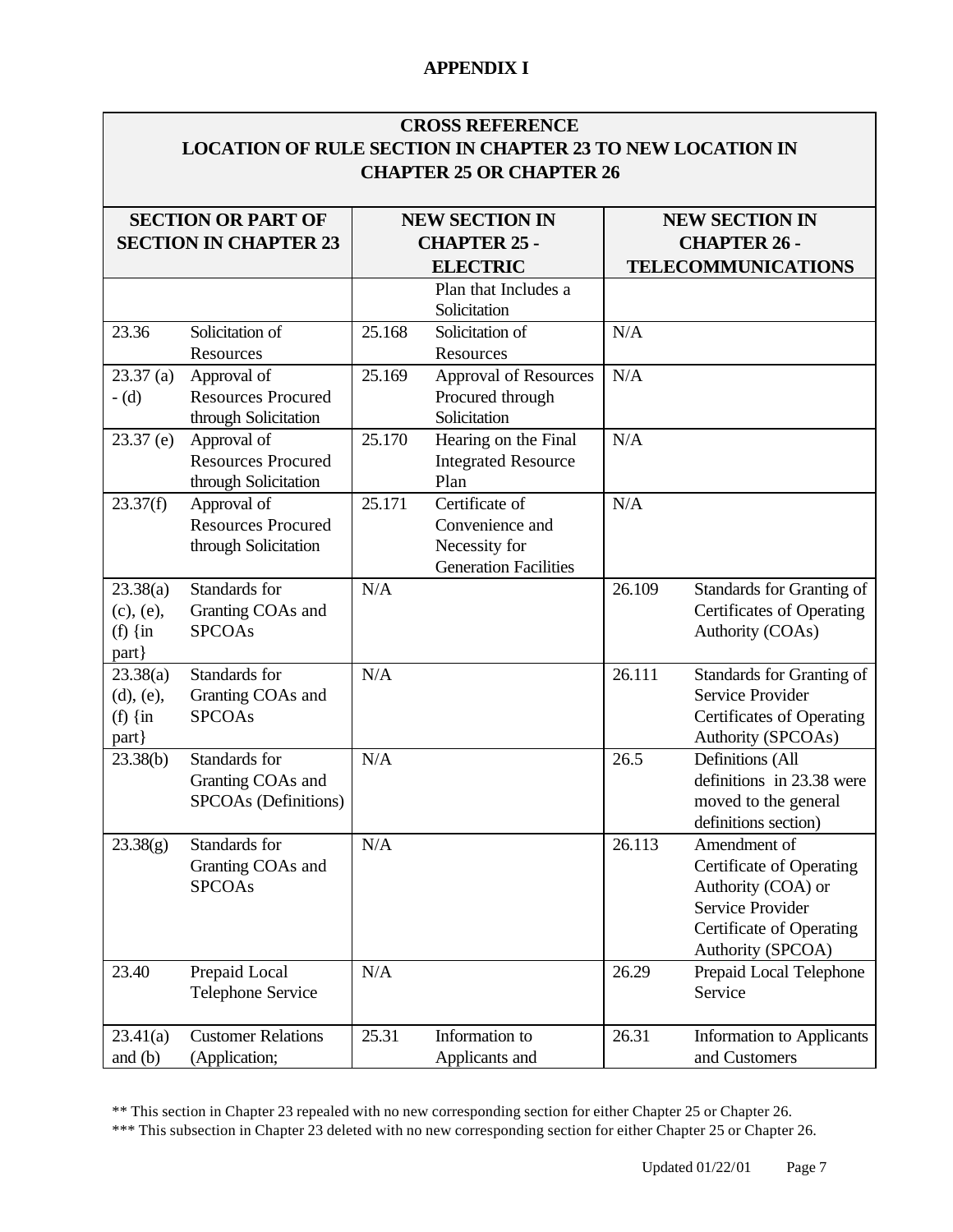### **CROSS REFERENCE LOCATION OF RULE SECTION IN CHAPTER 23 TO NEW LOCATION IN CHAPTER 25 OR CHAPTER 26**

|                                                        | <b>SECTION OR PART OF</b><br><b>SECTION IN CHAPTER 23</b>        |                  | <b>NEW SECTION IN</b><br><b>CHAPTER 25 -</b><br><b>ELECTRIC</b>    | <b>NEW SECTION IN</b><br><b>CHAPTER 26 -</b><br><b>TELECOMMUNICATIONS</b> |                                                                    |
|--------------------------------------------------------|------------------------------------------------------------------|------------------|--------------------------------------------------------------------|---------------------------------------------------------------------------|--------------------------------------------------------------------|
|                                                        | Information to<br>Customers)                                     |                  | Customers                                                          |                                                                           |                                                                    |
| 23.41(c)                                               | <b>Customer Relations</b><br>(Complaints)                        | 25.30            | Complaints                                                         | 26.30                                                                     | Complaints                                                         |
| 23.42                                                  | <b>Refusal of Service</b>                                        | 25.23            | Refusal of Service                                                 | 26.23                                                                     | Refusal of Service                                                 |
| 23.43                                                  | Applicant and<br><b>Customer Deposit</b>                         | 25.24            | <b>Credit Requirements</b><br>and Deposits                         | 26.24                                                                     | Credit Requirements and<br>Deposits                                |
| 23.44(a)                                               | New Construction<br>(Application)                                | N/A              |                                                                    | 26.21                                                                     | General Provisions of<br><b>Customer Service and</b><br>Protection |
| 23.44(b)                                               | New Construction<br>(Standards of<br>construction)               | 25.101<br>(c)(6) | Certification Criteria                                             | N/A                                                                       |                                                                    |
| 23.44(c)<br>(1)                                        | New Construction<br>(Line extension and<br>construction charges) | 25.27            | <b>Retail Electric Service</b><br>Switchovers                      | N/A                                                                       |                                                                    |
| ***<br>23.44(c)<br>(2)                                 | New Construction                                                 |                  |                                                                    |                                                                           |                                                                    |
| 23.44(c)<br>$(3)$ and<br>(d)                           | New Construction<br>(Response to request<br>for service)         | 25.22            | <b>Request for Service</b>                                         | 26.22                                                                     | <b>Request for Service</b>                                         |
| 23.45(a)                                               | <b>Billing</b><br>(Application)                                  | 25.21            | General Provisions of<br><b>Customer Service and</b><br>Protection | 26.21                                                                     | General Provisions of<br><b>Customer Service and</b><br>Protection |
| 23.45(b)<br>(c), (d),<br>(e), (f),<br>(h), (j),<br>(k) | <b>Billing</b>                                                   | 25.28            | <b>Bill Payment and</b><br>Adjustments                             | 26.27                                                                     | <b>Bill Payment and</b><br>Adjustments                             |
| 23.45(g)<br>$(i)$ , $(n)$                              | <b>Billing</b>                                                   | 25.25            | <b>Issuance and Format</b><br>of Bills                             | 26.25                                                                     | Issuance and Format of<br><b>Bills</b>                             |

\*\* This section in Chapter 23 repealed with no new corresponding section for either Chapter 25 or Chapter 26.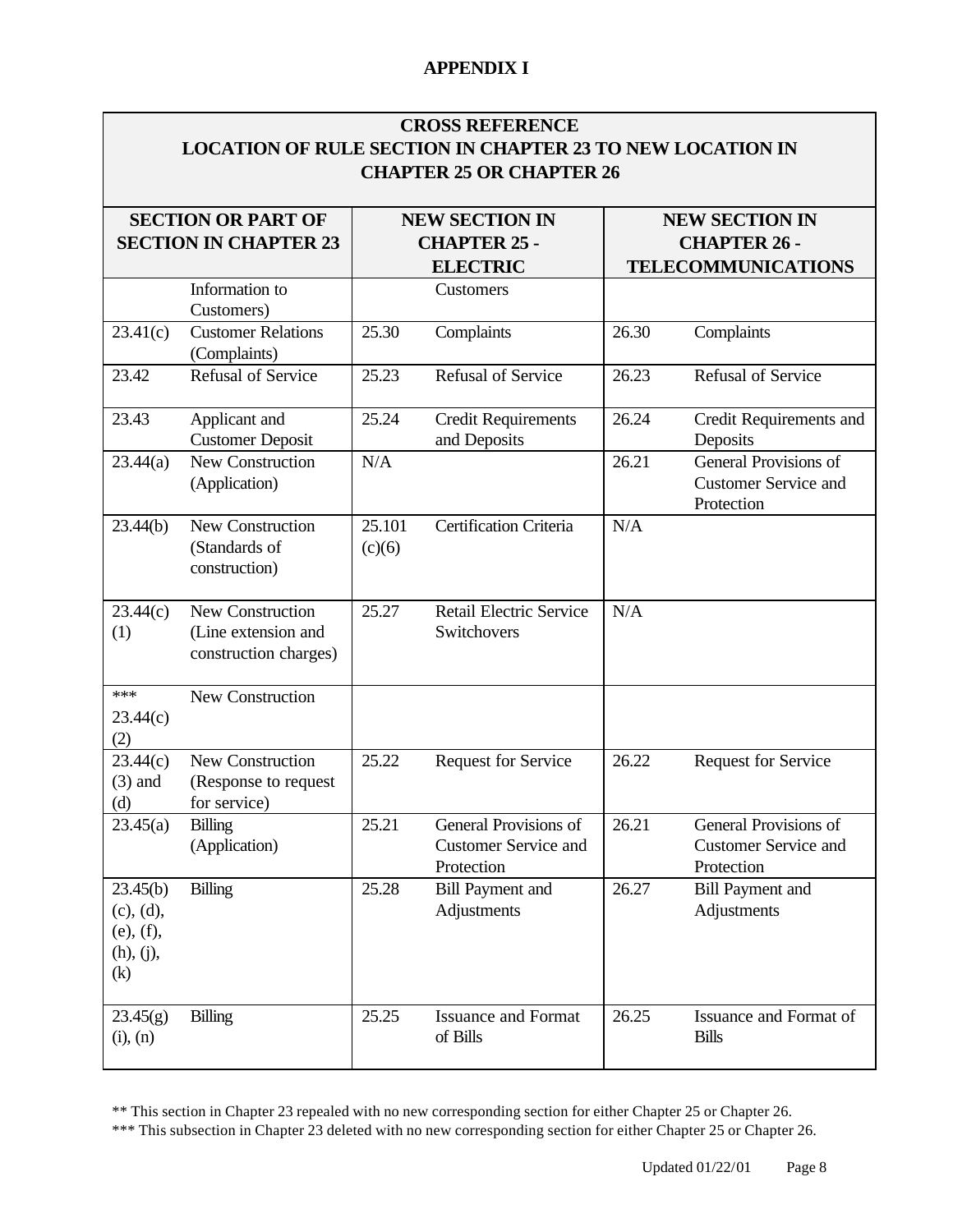|                            |                                                                                                                                                                                   |                  | <b>CROSS REFERENCE</b><br><b>LOCATION OF RULE SECTION IN CHAPTER 23 TO NEW LOCATION IN</b><br><b>CHAPTER 25 OR CHAPTER 26</b> |            |                                                                           |  |
|----------------------------|-----------------------------------------------------------------------------------------------------------------------------------------------------------------------------------|------------------|-------------------------------------------------------------------------------------------------------------------------------|------------|---------------------------------------------------------------------------|--|
|                            | <b>SECTION OR PART OF</b><br><b>SECTION IN CHAPTER 23</b>                                                                                                                         |                  | <b>NEW SECTION IN</b><br><b>CHAPTER 25 -</b><br><b>ELECTRIC</b>                                                               |            | <b>NEW SECTION IN</b><br><b>CHAPTER 26 -</b><br><b>TELECOMMUNICATIONS</b> |  |
| ***<br>23.45(l)            | Billing (Fees)                                                                                                                                                                    |                  |                                                                                                                               |            |                                                                           |  |
| ***<br>23.45<br>(m)<br>*** | <b>Billing (Adjusted bills</b><br>due to meter<br>tampering)                                                                                                                      |                  |                                                                                                                               |            |                                                                           |  |
| 23.45(0)                   | Billing (Compliance)                                                                                                                                                              |                  |                                                                                                                               |            |                                                                           |  |
| 23.45(p)                   | Billing (PLTS)                                                                                                                                                                    |                  |                                                                                                                               | 26.25      | Issuance and Format of<br><b>Bills</b>                                    |  |
| 23.46<br>$(a) - (1)$       | Discontinuance of<br>Service                                                                                                                                                      | 25.29            | Disconnection of<br>Service                                                                                                   | 26.28      | Suspension or<br>Disconnection of Service                                 |  |
| ***<br>23.46<br>(m), (n)   | Discontinuance of<br>Service (non-payment<br>for calls placed from<br>combat or war zone;<br>non-payment of<br>electric charges for<br>families serving in<br>combat or war zone) |                  |                                                                                                                               |            |                                                                           |  |
| 23.47(a)                   | Meters                                                                                                                                                                            | 25.121           | <b>Meter Requirements</b>                                                                                                     | N/A        |                                                                           |  |
| 23.47(b)                   | Meters                                                                                                                                                                            | 25.122           | Meter Records                                                                                                                 | N/A        |                                                                           |  |
| 23.47(c)                   | Meters                                                                                                                                                                            | 25.123           | <b>Meter Readings</b>                                                                                                         | N/A        |                                                                           |  |
| $23.47$ (d)<br>$23.47$ (e) | Meters<br>Meters                                                                                                                                                                  | 25.124<br>25.125 | <b>Meter Testing</b><br>Adjustments Due to<br><b>Meter Errors</b>                                                             | N/A<br>N/A |                                                                           |  |
| 23.47(f)                   | Meters                                                                                                                                                                            | 25.126           | <b>Meter Tampering</b>                                                                                                        | N/A        |                                                                           |  |
| 23.47                      | <b>Disconnection During</b><br>1998 Heat Emergency<br>(Emergency rule<br>effective 8/12/98;<br><b>Expired by Operation</b><br>of Law 12/10/98)                                    | 25.29<br>(i)     | Disconnection of<br>Service (Disconnection<br>during extreme<br>weather)                                                      |            |                                                                           |  |

\*\* This section in Chapter 23 repealed with no new corresponding section for either Chapter 25 or Chapter 26.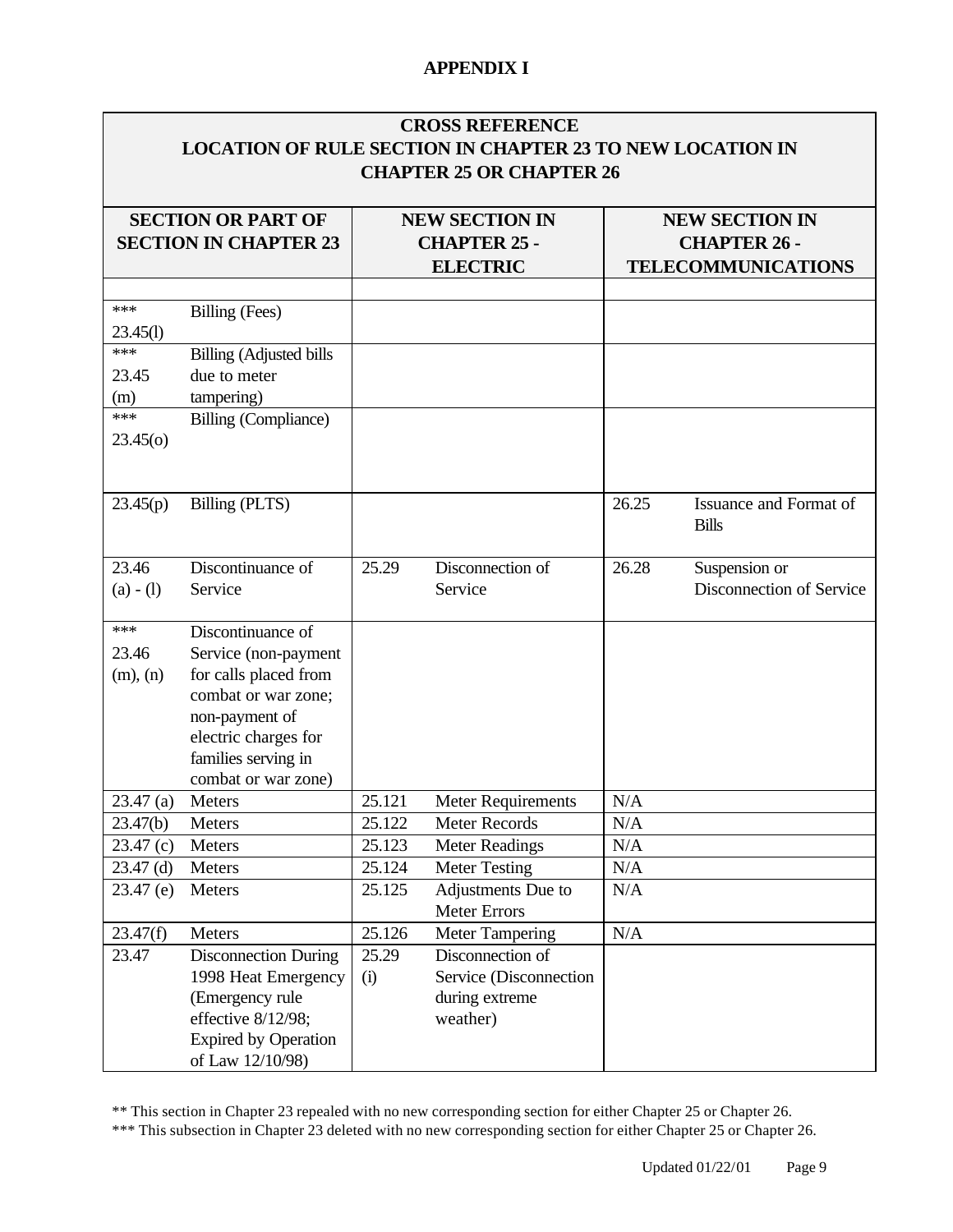| <b>CROSS REFERENCE</b>                                    |
|-----------------------------------------------------------|
| LOCATION OF RULE SECTION IN CHAPTER 23 TO NEW LOCATION IN |
| <b>CHAPTER 25 OR CHAPTER 26</b>                           |

| <b>SECTION OR PART OF</b><br><b>SECTION IN CHAPTER 23</b> |                                                                                 | <b>NEW SECTION IN</b><br><b>CHAPTER 25 -</b> |                                                                                 | <b>NEW SECTION IN</b><br><b>CHAPTER 26 -</b> |                                                                                                 |
|-----------------------------------------------------------|---------------------------------------------------------------------------------|----------------------------------------------|---------------------------------------------------------------------------------|----------------------------------------------|-------------------------------------------------------------------------------------------------|
|                                                           |                                                                                 |                                              | <b>ELECTRIC</b>                                                                 |                                              | <b>TELECOMMUNICATIONS</b>                                                                       |
|                                                           |                                                                                 |                                              |                                                                                 |                                              |                                                                                                 |
| 23.48                                                     | Continuity of Service                                                           | 25.52                                        | Reliability and<br>Continuity of Service                                        | 26.51                                        | Continuity of Service                                                                           |
| 23.49<br>(a), (b)                                         | Telephone EAS and<br><b>Expanded Toll-free</b><br><b>Local Calling Areas</b>    | N/A                                          |                                                                                 | 26.217                                       | Administration of<br><b>Extended Area Service</b><br>(EAS) Requests                             |
| 23.49(c)                                                  | Telephone EAS and<br><b>Expanded Toll-free</b><br><b>Local Calling Areas</b>    | N/A                                          |                                                                                 | 26.219                                       | Administration of<br><b>Expanded Local Calling</b><br><b>Service Requests</b>                   |
| 23.49<br>(c)(12)                                          | Telephone EAS and<br><b>Expanded Toll-free</b><br><b>Local Calling Areas</b>    | N/A                                          |                                                                                 | 26.221                                       | Applications to Establish<br>or Increase Expanded<br><b>Local Calling Service</b><br>Surcharges |
| 23.50                                                     | Central System or<br>Nonsubmetered<br><b>Master Metered</b><br><b>Utilities</b> | 25.141                                       | Central System or<br>Nonsubmetered<br><b>Master Metered</b><br><b>Utilities</b> | N/A                                          |                                                                                                 |
| 23.51                                                     | <b>Utility Submetering</b>                                                      | 25.142                                       | Submetering for<br>Apartments,<br>Condominiums, and<br><b>Mobile Home Parks</b> | N/A                                          |                                                                                                 |
| **<br>23.53                                               | <b>Universal Service</b><br>Fund                                                |                                              |                                                                                 |                                              |                                                                                                 |
| 23.54<br>(a), (k)                                         | Pay Telephone<br>Service                                                        | N/A                                          |                                                                                 | 26.341                                       | General Information<br>Relating to Pay<br>Telephone Service (PTS)                               |
| $23.54$ (b)                                               | Pay Telephone<br>Service                                                        | N/A                                          |                                                                                 | 26.102                                       | <b>Registration of Pay</b><br>Telephone Service<br>Providers                                    |
| 23.54<br>(c), (j)<br>(n)                                  | Pay Telephone<br>Service                                                        | N/A                                          |                                                                                 | 26.342                                       | Pay Telephone Service<br><b>Tariff Provisions</b>                                               |
| 23.54<br>(d),<br>(g)(2)                                   | Pay Telephone<br>Service                                                        | N/A                                          |                                                                                 | 26.344                                       | Pay Telephone Service<br>Requirements                                                           |

\*\* This section in Chapter 23 repealed with no new corresponding section for either Chapter 25 or Chapter 26.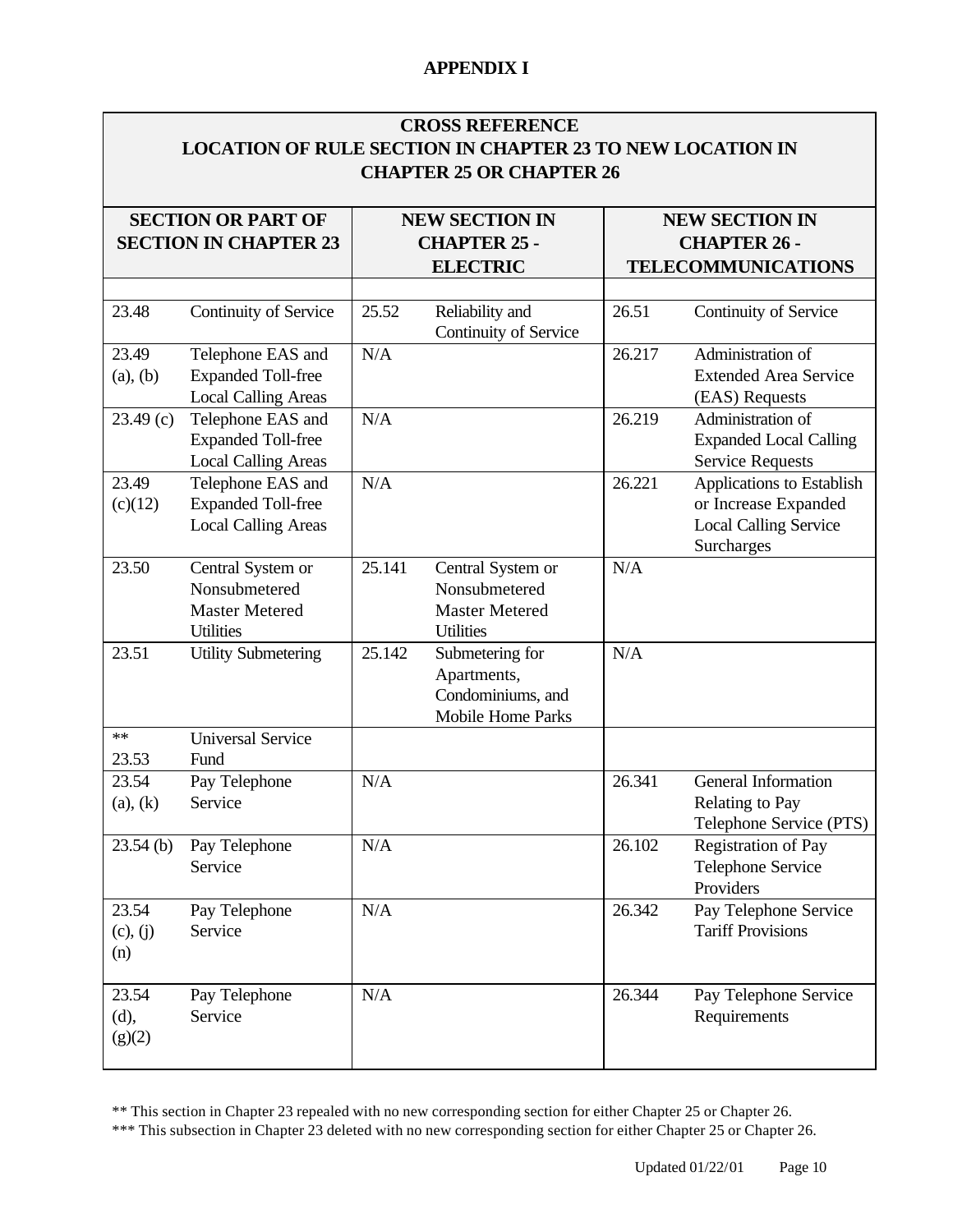| <b>CROSS REFERENCE</b><br><b>LOCATION OF RULE SECTION IN CHAPTER 23 TO NEW LOCATION IN</b><br><b>CHAPTER 25 OR CHAPTER 26</b> |                                                           |                                                                 |        |                                                                                                                                                                                   |  |  |
|-------------------------------------------------------------------------------------------------------------------------------|-----------------------------------------------------------|-----------------------------------------------------------------|--------|-----------------------------------------------------------------------------------------------------------------------------------------------------------------------------------|--|--|
|                                                                                                                               | <b>SECTION OR PART OF</b><br><b>SECTION IN CHAPTER 23</b> | <b>NEW SECTION IN</b><br><b>CHAPTER 25 -</b><br><b>ELECTRIC</b> |        | <b>NEW SECTION IN</b><br><b>CHAPTER 26 -</b><br><b>TELECOMMUNICATIONS</b>                                                                                                         |  |  |
| 23.54<br>(e),<br>(g)(1)                                                                                                       | Pay Telephone<br>Service                                  | N/A                                                             | 26.345 | Posting Requirements for<br>Pay Telephone Service                                                                                                                                 |  |  |
| 23.54<br>(f), (l)                                                                                                             | Pay Telephone<br>Service                                  | N/A                                                             | 26.346 | Rates and Charges for<br>Pay Telephone Service                                                                                                                                    |  |  |
| 23.54(h)                                                                                                                      | Pay Telephone<br>Service                                  | N/A                                                             | 26.347 | Fraud Protection for Pay<br>Telephone Service                                                                                                                                     |  |  |
| 23.54<br>(i)                                                                                                                  | Pay Telephone<br>Service                                  | N/A                                                             | 26.343 | Responsibilities for Pay<br>Telephone Service (PTS)<br>of Certificated<br>Telecommunications<br>Utilities (CTUs) Holding<br>Certificates of<br>Convenience and<br>Necessity (CCN) |  |  |
| ***<br>23.54<br>(m), (o),<br>(p)                                                                                              | Pay Telephone<br>Service                                  |                                                                 |        |                                                                                                                                                                                   |  |  |
| 23.55<br>(a), (b),<br>(h), (n)                                                                                                | <b>Operator Services</b>                                  | N/A                                                             | 26.311 | <b>Information Relating to</b><br><b>Operator Services</b>                                                                                                                        |  |  |
| 23.55<br>(c), (e),<br>(f), (j),<br>(l), (m)                                                                                   | <b>Operator Services</b>                                  | N/A                                                             | 26.313 | <b>General Requirements</b><br>Relating to Operator<br>Services                                                                                                                   |  |  |
| $23.55$ (d)                                                                                                                   | <b>Operator Services</b>                                  | N/A                                                             | 26.317 | Information to be<br>Provided at the<br>Telephone Set                                                                                                                             |  |  |
| 23.55(k)                                                                                                                      | <b>Operator Services</b>                                  | N/A                                                             | 26.315 | Requirements for<br><b>Dominant Certificated</b><br>Telecommunications<br>Utilities (DCTUs)                                                                                       |  |  |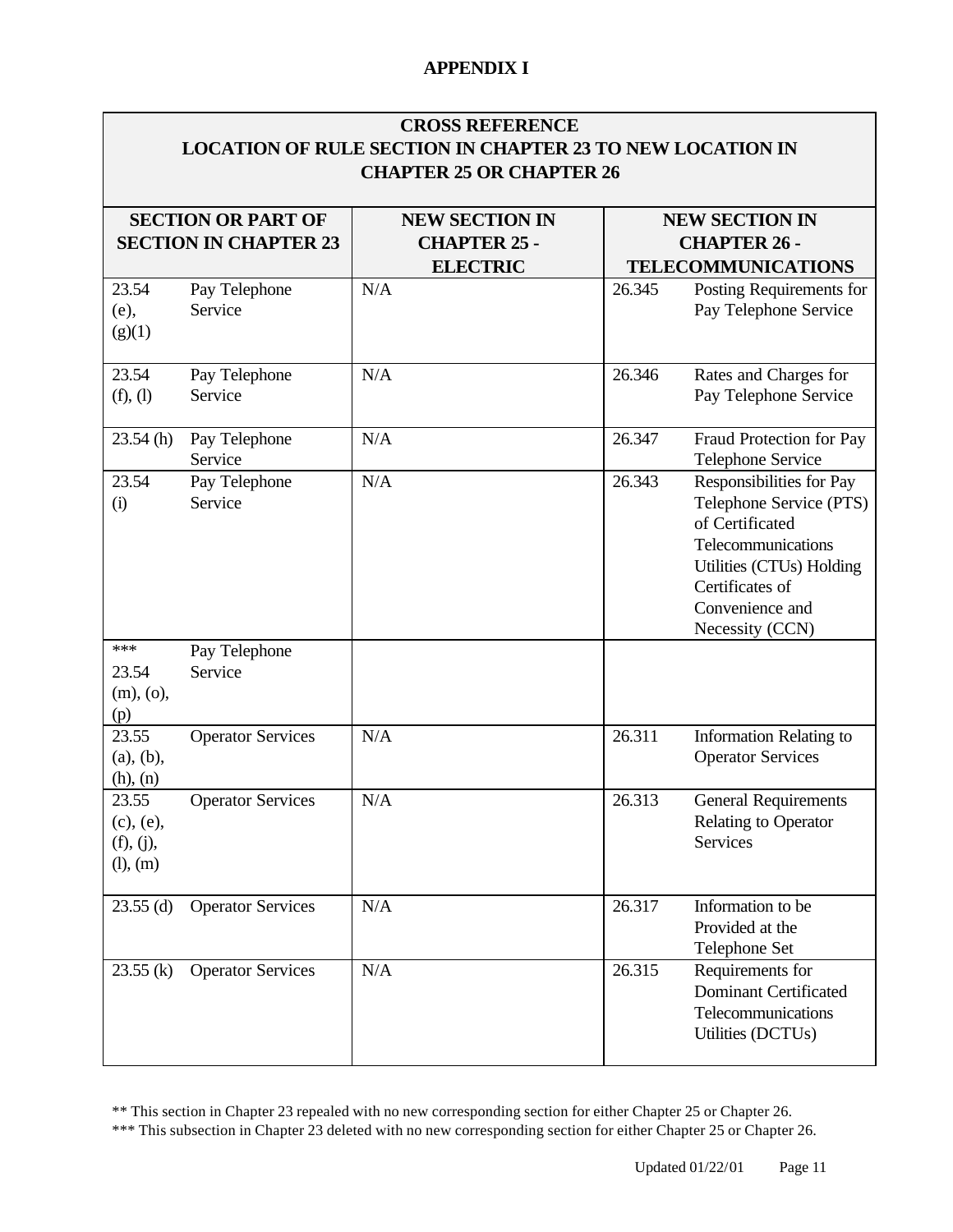### **CROSS REFERENCE LOCATION OF RULE SECTION IN CHAPTER 23 TO NEW LOCATION IN CHAPTER 25 OR CHAPTER 26**

|             | <b>SECTION OR PART OF</b>                   | <b>NEW SECTION IN</b> |                 |        | <b>NEW SECTION IN</b>        |  |
|-------------|---------------------------------------------|-----------------------|-----------------|--------|------------------------------|--|
|             | <b>SECTION IN CHAPTER 23</b>                | <b>CHAPTER 25 -</b>   |                 |        | <b>CHAPTER 26 -</b>          |  |
|             |                                             |                       | <b>ELECTRIC</b> |        | <b>TELECOMMUNICATIONS</b>    |  |
| 23.55(i)    | <b>Operator Services</b>                    | N/A                   |                 | 26.319 | Access to Operator of a      |  |
|             |                                             |                       |                 |        | Local Exchange               |  |
|             |                                             |                       |                 |        | Company (LEC).               |  |
| 23.55(g)    | <b>Operator Services</b>                    | N/A                   |                 | 26.321 | 9-1-1 Calls, "0-" Calls,     |  |
|             |                                             |                       |                 |        | and End-User Choice.         |  |
| ***         | <b>Operator Services</b>                    |                       |                 |        |                              |  |
| $23.55$ (o) |                                             |                       |                 |        |                              |  |
| 23.57(a)    | Telecommunications                          | N/A                   |                 | 26.5   | Definitions                  |  |
|             | Privacy (Definitions)                       |                       |                 |        |                              |  |
|             |                                             |                       |                 |        |                              |  |
| 23.57(b)    | Telecommunications                          | N/A                   |                 | 26.121 | Privacy Issues               |  |
| (c), (d)    | Privacy                                     |                       |                 |        |                              |  |
| 23.57(e)    | Telecommunications                          | N/A                   |                 | 26.122 | <b>Customer Proprietary</b>  |  |
| (f)         | Privacy (CPNI)                              |                       |                 |        | Network Information          |  |
| 23.57(g)    | Telecommunications                          | N/A                   |                 | 26.123 | <b>Caller Identification</b> |  |
| (h)         | Privacy (Caller ID)                         |                       |                 |        | Services                     |  |
| 23.58       | Pay-Per-Call                                | N/A                   |                 | 26.124 | Pay-Per-Call Information     |  |
|             | <b>Information Services</b>                 |                       |                 |        | Services Call Blocking       |  |
|             | <b>Call Blocking</b>                        |                       |                 |        |                              |  |
| 23.59       | Nuclear                                     | 25.301                | Nuclear         | N/A    |                              |  |
|             | Decommissioning                             |                       | Decommissioning |        |                              |  |
|             | <b>Trusts</b>                               | N/A                   | <b>Trusts</b>   | 26.5   | Definitions                  |  |
| 23.61(a)    | <b>Telephone Utilities</b><br>(Definitions) |                       |                 |        |                              |  |
| 23.61(b)    | <b>Telephone Utilities</b>                  | N/A                   |                 | 26.128 | <b>Telephone Directories</b> |  |
|             | (Directories)                               |                       |                 |        |                              |  |
| 23.61(c)    | <b>Telephone Utilities</b>                  | N/A                   |                 | 26.52  | <b>Emergency Operations</b>  |  |
|             | (Emergency                                  |                       |                 |        |                              |  |
|             | operations)                                 |                       |                 |        |                              |  |
| 23.61(d)    | <b>Telephone Utilities</b>                  | N/A                   |                 | 26.53  | <b>Inspections and Tests</b> |  |
|             | (Inspections and tests)                     |                       |                 |        |                              |  |
| 23.61(e)    | <b>Telephone Utilities</b>                  | N/A                   |                 | 26.54  | Service Objectives and       |  |
|             | (Service objectives                         |                       |                 |        | Performance                  |  |
|             | and surveillance                            |                       |                 |        | <b>Benchmarks</b>            |  |
|             | levels)                                     |                       |                 |        |                              |  |
| 23.61(f)    | <b>Telephone Utilities</b>                  | N/A                   |                 | 26.55  | Monitoring of Service        |  |
|             | (Service observing)                         |                       |                 |        |                              |  |
|             |                                             |                       |                 |        |                              |  |

\*\* This section in Chapter 23 repealed with no new corresponding section for either Chapter 25 or Chapter 26.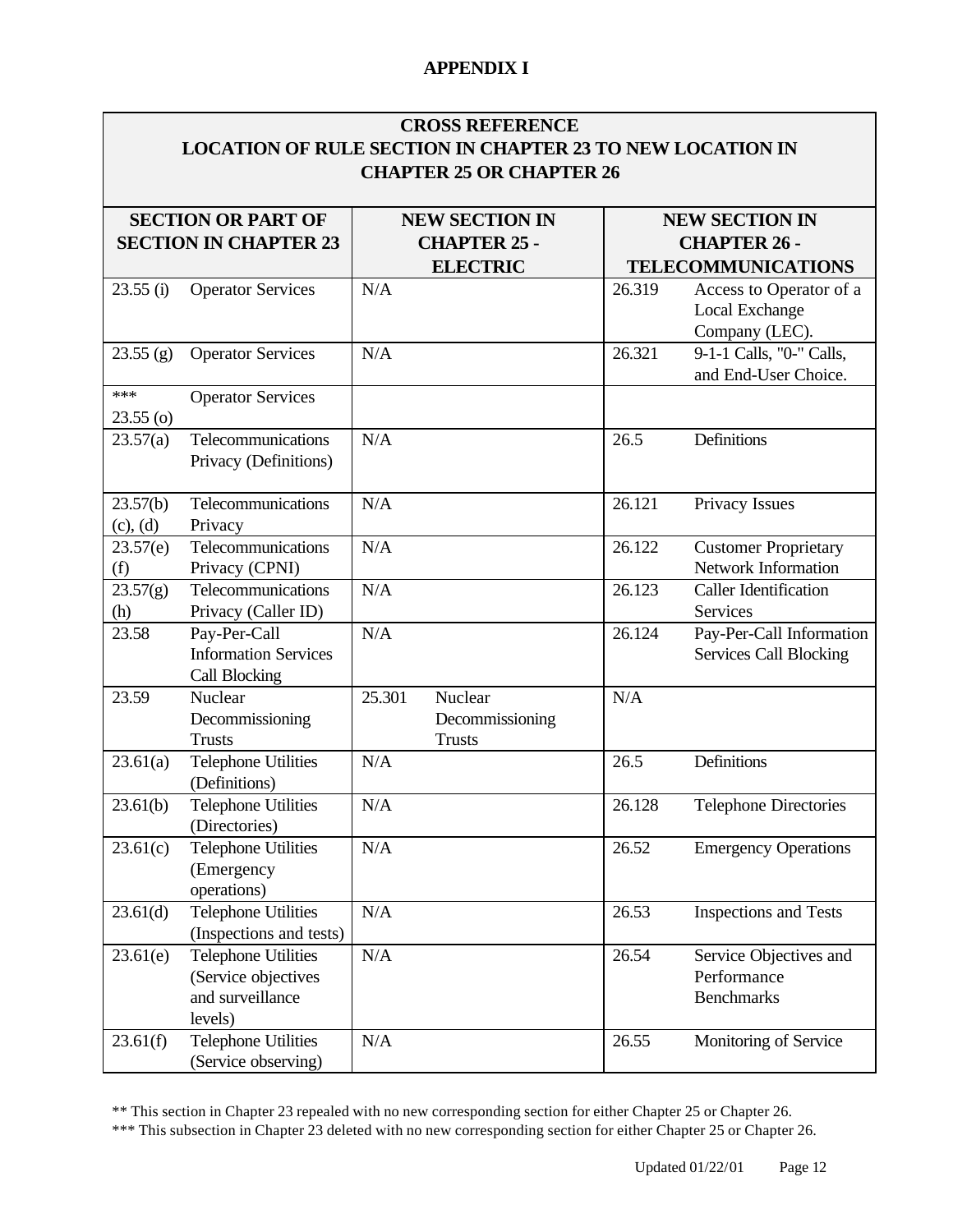| <b>CROSS REFERENCE</b><br><b>LOCATION OF RULE SECTION IN CHAPTER 23 TO NEW LOCATION IN</b><br><b>CHAPTER 25 OR CHAPTER 26</b> |                                                                                                            |                                                                 |                                                                   |                                                                           |                                                                                      |  |
|-------------------------------------------------------------------------------------------------------------------------------|------------------------------------------------------------------------------------------------------------|-----------------------------------------------------------------|-------------------------------------------------------------------|---------------------------------------------------------------------------|--------------------------------------------------------------------------------------|--|
|                                                                                                                               | <b>SECTION OR PART OF</b><br><b>SECTION IN CHAPTER 23</b>                                                  | <b>NEW SECTION IN</b><br><b>CHAPTER 25 -</b><br><b>ELECTRIC</b> |                                                                   | <b>NEW SECTION IN</b><br><b>CHAPTER 26 -</b><br><b>TELECOMMUNICATIONS</b> |                                                                                      |  |
| 23.61(g)                                                                                                                      | <b>Telephone Utilities</b><br>(traffic usage studies)                                                      | N/A                                                             |                                                                   | 26.88                                                                     | <b>Traffic Usage Studies</b>                                                         |  |
| 23.61(h)                                                                                                                      | <b>Telephone Utilities</b><br>(Depreciation Rates)                                                         | N/A                                                             |                                                                   | 26.206                                                                    | <b>Depreciation Rates</b>                                                            |  |
| 23.61(i)                                                                                                                      | <b>Telephone Utilities</b><br>(Registration of non-<br>dominant telecom-<br>munications carriers)          | N/A                                                             |                                                                   | 26.107                                                                    | Registration of Non-<br>dominant Telecommun-<br>ications Carriers                    |  |
| 23.61(j)                                                                                                                      | <b>Telephone Utilities</b><br>(Information regarding<br>rates and services of<br>nondomi-nant<br>carriers) | N/A                                                             |                                                                   | 26.89                                                                     | <b>Information Regarding</b><br>Rates and Services of<br><b>Nondominant Carriers</b> |  |
| 23.62(a)                                                                                                                      | <b>Electric Utilities</b>                                                                                  | 25.121<br>(d)                                                   | Meter Requirements                                                | N/A                                                                       |                                                                                      |  |
| 23.62(b)                                                                                                                      | <b>Electric Utilities</b>                                                                                  | 25.124<br>(d)                                                   | <b>Meter Testing</b>                                              | N/A                                                                       |                                                                                      |  |
| 23.62(c)                                                                                                                      | <b>Electric Utilities</b>                                                                                  | 25.121<br>(e)                                                   | Meter Requirements                                                | N/A                                                                       |                                                                                      |  |
| $23.62$ (d)                                                                                                                   | <b>Electric Utilities</b>                                                                                  | 25.124<br>(a)                                                   | <b>Meter Testing</b>                                              | N/A                                                                       |                                                                                      |  |
| $23.62$ (e)                                                                                                                   | <b>Electric Utilities</b>                                                                                  | 25.124<br>(b)                                                   | Meter Testing                                                     | N/A                                                                       |                                                                                      |  |
| 23.62<br>(f), (g)<br>and $(h)$                                                                                                | <b>Electric Utilities</b>                                                                                  | 25.51                                                           | <b>Power Quality</b>                                              | N/A                                                                       |                                                                                      |  |
| 23.62<br>(i)(1)<br>[part];<br>and<br>(i)(2)                                                                                   | <b>Electric Utilities</b>                                                                                  | 25.127                                                          | <b>Generating Stations</b><br>Meters, Instruments,<br>and Records | N/A                                                                       |                                                                                      |  |
| 23.62                                                                                                                         | <b>Electric Utilities</b>                                                                                  | 25.128                                                          | <b>Interconnection Meters</b>                                     | N/A                                                                       |                                                                                      |  |

\*\* This section in Chapter 23 repealed with no new corresponding section for either Chapter 25 or Chapter 26.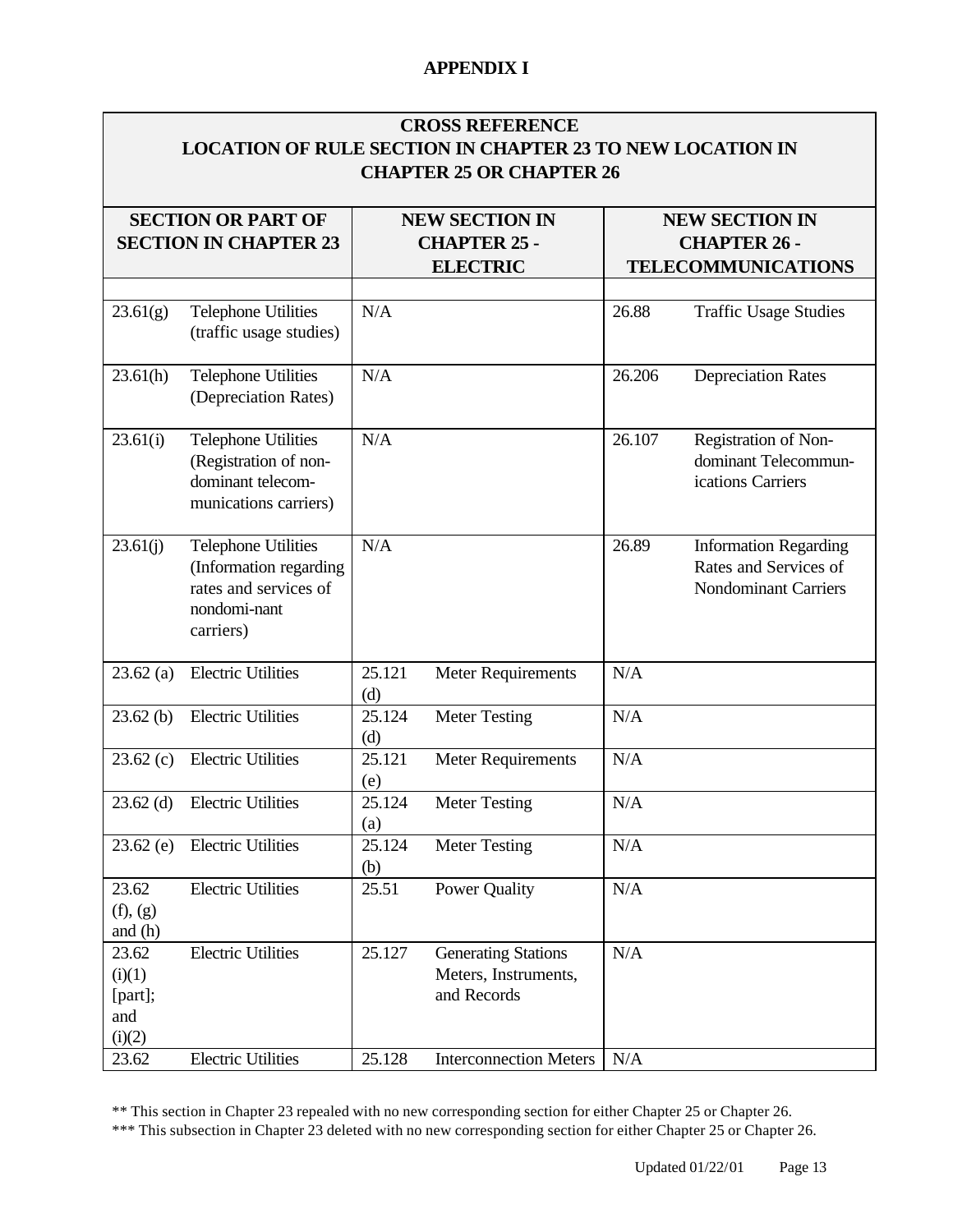| <b>CROSS REFERENCE</b><br><b>LOCATION OF RULE SECTION IN CHAPTER 23 TO NEW LOCATION IN</b><br><b>CHAPTER 25 OR CHAPTER 26</b> |                                                                                                                               |                                                                 |                                                                                                 |                                                                           |  |  |
|-------------------------------------------------------------------------------------------------------------------------------|-------------------------------------------------------------------------------------------------------------------------------|-----------------------------------------------------------------|-------------------------------------------------------------------------------------------------|---------------------------------------------------------------------------|--|--|
| <b>SECTION OR PART OF</b><br><b>SECTION IN CHAPTER 23</b>                                                                     |                                                                                                                               | <b>NEW SECTION IN</b><br><b>CHAPTER 25 -</b><br><b>ELECTRIC</b> |                                                                                                 | <b>NEW SECTION IN</b><br><b>CHAPTER 26 -</b><br><b>TELECOMMUNICATIONS</b> |  |  |
| (i)(1)<br>[part];<br>and<br>(i)(3)                                                                                            |                                                                                                                               |                                                                 | and Circuit Breakers                                                                            |                                                                           |  |  |
| 23.66                                                                                                                         | Arrangements<br><b>Between Qualifying</b><br><b>Facilities and Electric</b><br><b>Utilities</b>                               | 25.242                                                          | Arrangements<br><b>Between Qualifying</b><br><b>Facilities and Electric</b><br><b>Utilities</b> | N/A                                                                       |  |  |
| 23.67<br>(a), (c),<br>(k), (l),<br>(q)                                                                                        | Open-access<br>Comparable<br><b>Transmission Service</b>                                                                      | 25.191                                                          | <b>Transmission Service</b><br>Requirements                                                     | N/A                                                                       |  |  |
| 23.67(b)                                                                                                                      | Open-access<br>Comparable<br><b>Transmission Service</b><br>(Definitions)                                                     | 25.5                                                            | Definitions                                                                                     | N/A                                                                       |  |  |
| 23.67<br>$(d)$ , $(e)$ ,<br>(f)                                                                                               | Open-access<br>Comparable<br><b>Transmission Service</b>                                                                      | 25.201                                                          | <b>Ancillary Services</b>                                                                       | N/A                                                                       |  |  |
| 23.67<br>(g), (h),<br>(i), (j)                                                                                                | Open-access<br>Comparable<br><b>Transmission Service</b>                                                                      | 25.192                                                          | <b>Transmission Service</b><br>Rates                                                            | N/A                                                                       |  |  |
| N/A                                                                                                                           |                                                                                                                               | $\ast$<br>25.193                                                | Procedures for<br>Modifying<br><b>Transmission Rates</b>                                        | N/A                                                                       |  |  |
| ***<br>23.67<br>(m)                                                                                                           | Open-access<br>Comparable<br><b>Transmission Service</b><br>(Procedure for<br>establishing rates and<br>terms and conditions) |                                                                 |                                                                                                 |                                                                           |  |  |
| 23.67<br>(n), (r),<br>(t)                                                                                                     | Open-access<br>Comparable<br><b>Transmission Service</b>                                                                      | 25.195                                                          | Terms and Conditions<br>for Transmission<br>Service                                             | N/A                                                                       |  |  |

\*\* This section in Chapter 23 repealed with no new corresponding section for either Chapter 25 or Chapter 26.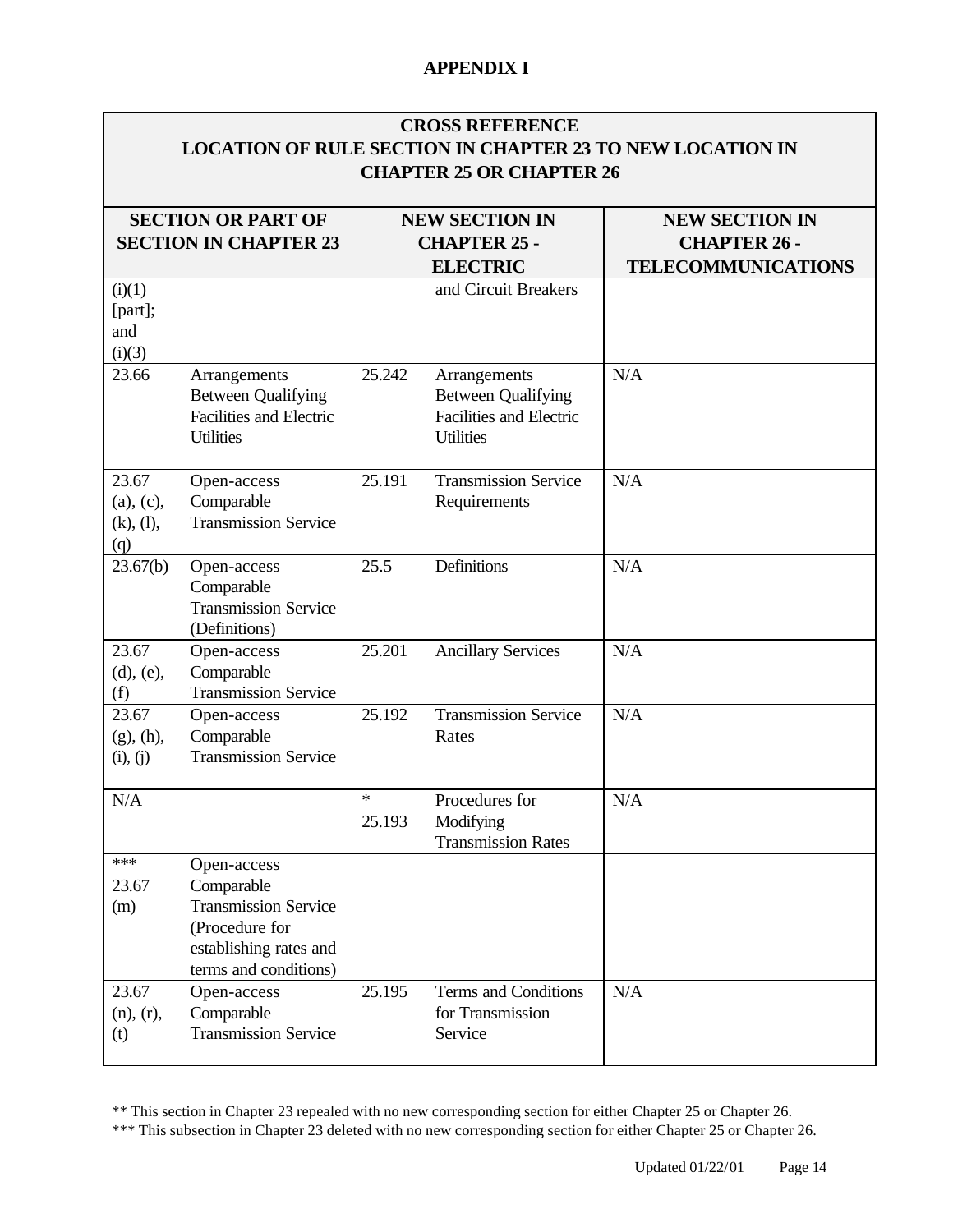## **CROSS REFERENCE LOCATION OF RULE SECTION IN CHAPTER 23 TO NEW LOCATION IN CHAPTER 25 OR CHAPTER 26**

| <b>SECTION OR PART OF</b> |                                                                                                             | <b>NEW SECTION IN</b> |                                                     |        | <b>NEW SECTION IN</b>                                |
|---------------------------|-------------------------------------------------------------------------------------------------------------|-----------------------|-----------------------------------------------------|--------|------------------------------------------------------|
|                           | <b>SECTION IN CHAPTER 23</b>                                                                                |                       | <b>CHAPTER 25 -</b>                                 |        | <b>CHAPTER 26 -</b>                                  |
|                           |                                                                                                             |                       | <b>ELECTRIC</b>                                     |        | <b>TELECOMMUNICATIONS</b>                            |
| 23.67(0)                  | Open-access<br>Comparable<br><b>Transmission Service</b>                                                    | 25.196                | <b>Functional Unbundling</b>                        | N/A    |                                                      |
| 23.67(p)                  | Open-access<br>Comparable<br><b>Transmission Service</b>                                                    | 25.197                | <b>ERCOT</b> Independent<br><b>System Operator</b>  | N/A    |                                                      |
| 23.67(s)                  | Open-access<br>Comparable<br><b>Transmission Service</b>                                                    | 25.203                | <b>Alternative Dispute</b><br>Resolution            | N/A    |                                                      |
| 23.67(u)                  | Open-access<br>Comparable<br><b>Transmission Service</b>                                                    | 25.204                | Summary of Required<br>Filings                      | N/A    |                                                      |
| **<br>23.68               | <b>Embedded Customer</b><br>Premises Equipment                                                              |                       |                                                     |        |                                                      |
| 23.69                     | <b>Integrated Services</b><br>Digital Network<br>(ISDN)                                                     | N/A                   |                                                     | 26.142 | <b>Integrated Services</b><br>Digital Network (ISDN) |
| 23.70(a)                  | Terms and Conditions<br>of Open-access<br>Comparable<br><b>Transmission Service</b>                         | 25.191                | <b>Transmission Service</b><br>Requirements         | N/A    |                                                      |
| 23.70(b)                  | Terms and Conditions<br>of Open-access<br>Comparable<br><b>Transmission Service</b><br>(Definitions)        | 25.5                  | Definitions                                         | N/A    |                                                      |
| 23.70<br>$(c)$ , $(d)$    | Terms and Conditions<br>of Open-access<br>Comparable<br><b>Transmission Service</b>                         | 25.195                | Terms and Conditions<br>for Transmission<br>Service | N/A    |                                                      |
| 23.70(e)<br>***           | Terms and Conditions<br>of Open-access<br>Comparable<br><b>Transmission Service</b><br>Terms and Conditions | 25.198                | <b>Initiating Transmission</b><br>Service           | N/A    |                                                      |

\*\* This section in Chapter 23 repealed with no new corresponding section for either Chapter 25 or Chapter 26.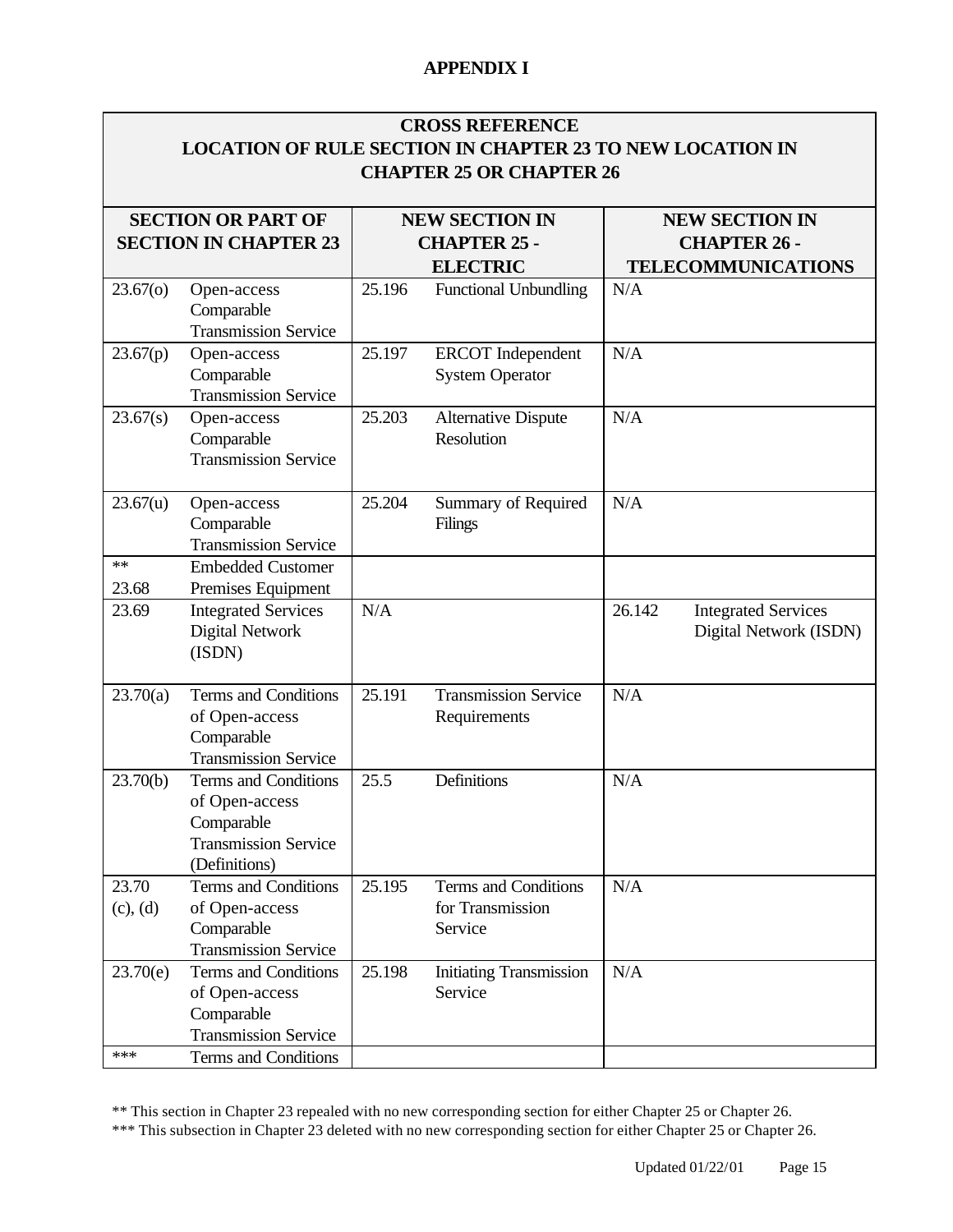| <b>CROSS REFERENCE</b><br><b>LOCATION OF RULE SECTION IN CHAPTER 23 TO NEW LOCATION IN</b><br><b>CHAPTER 25 OR CHAPTER 26</b> |                                                                                                                                  |                                                                 |                                                                                  |                                                                           |  |  |
|-------------------------------------------------------------------------------------------------------------------------------|----------------------------------------------------------------------------------------------------------------------------------|-----------------------------------------------------------------|----------------------------------------------------------------------------------|---------------------------------------------------------------------------|--|--|
|                                                                                                                               | <b>SECTION OR PART OF</b><br><b>SECTION IN CHAPTER 23</b>                                                                        | <b>NEW SECTION IN</b><br><b>CHAPTER 25 -</b><br><b>ELECTRIC</b> |                                                                                  | <b>NEW SECTION IN</b><br><b>CHAPTER 26 -</b><br><b>TELECOMMUNICATIONS</b> |  |  |
| 23.70(f)                                                                                                                      | of Open-access<br>Comparable<br><b>Transmission Service</b><br>(Planned Resources)                                               |                                                                 |                                                                                  |                                                                           |  |  |
| 23.70(g)                                                                                                                      | Terms and Conditions<br>of Open-access<br>Comparable<br><b>Transmission Service</b>                                              | 25.198                                                          | <b>Initiating Transmission</b><br>Service                                        | N/A                                                                       |  |  |
| 23.70(h)                                                                                                                      | Terms and Conditions<br>of Open-access<br>Comparable<br><b>Transmission Service</b>                                              | 25.201                                                          | <b>Ancillary Services</b>                                                        | N/A                                                                       |  |  |
| 23.70(i)                                                                                                                      | <b>Terms and Conditions</b><br>of Open-access<br>Comparable<br><b>Transmission Service</b>                                       | 25.200                                                          | Load Shedding,<br>Curtailments, and<br>Redispatch                                | N/A                                                                       |  |  |
| $23.70(j)$ ,<br>(l), (m)                                                                                                      | Terms and Conditions<br>of Open-access<br>Comparable<br><b>Transmission Service</b>                                              | 25.202                                                          | <b>Billing and Payments</b><br>for Transmission and<br><b>Ancillary Services</b> | N/A                                                                       |  |  |
| 23.70(k)                                                                                                                      | Terms and Conditions<br>of Open-access<br>Comparable<br><b>Transmission Service</b>                                              | 25.196                                                          | <b>Functional Unbundling</b>                                                     | N/A                                                                       |  |  |
| ***<br>$23.70$ (n)                                                                                                            | Terms and Conditions<br>of Open-access<br>Comparable<br><b>Transmission Service</b><br>(Responsibilities of<br><b>ERCOT ISO)</b> |                                                                 |                                                                                  |                                                                           |  |  |
| 23.70(0)                                                                                                                      | Terms and Conditions<br>of Open-access<br>Comparable<br><b>Transmission Service</b>                                              | 25.194                                                          | Determining Peak<br>Loads and Megawatt-<br>Mile Impacts                          | N/A                                                                       |  |  |
| 23.70(p)                                                                                                                      | Terms and Conditions                                                                                                             | 25.204                                                          | Summary of Required                                                              | N/A                                                                       |  |  |

\*\* This section in Chapter 23 repealed with no new corresponding section for either Chapter 25 or Chapter 26.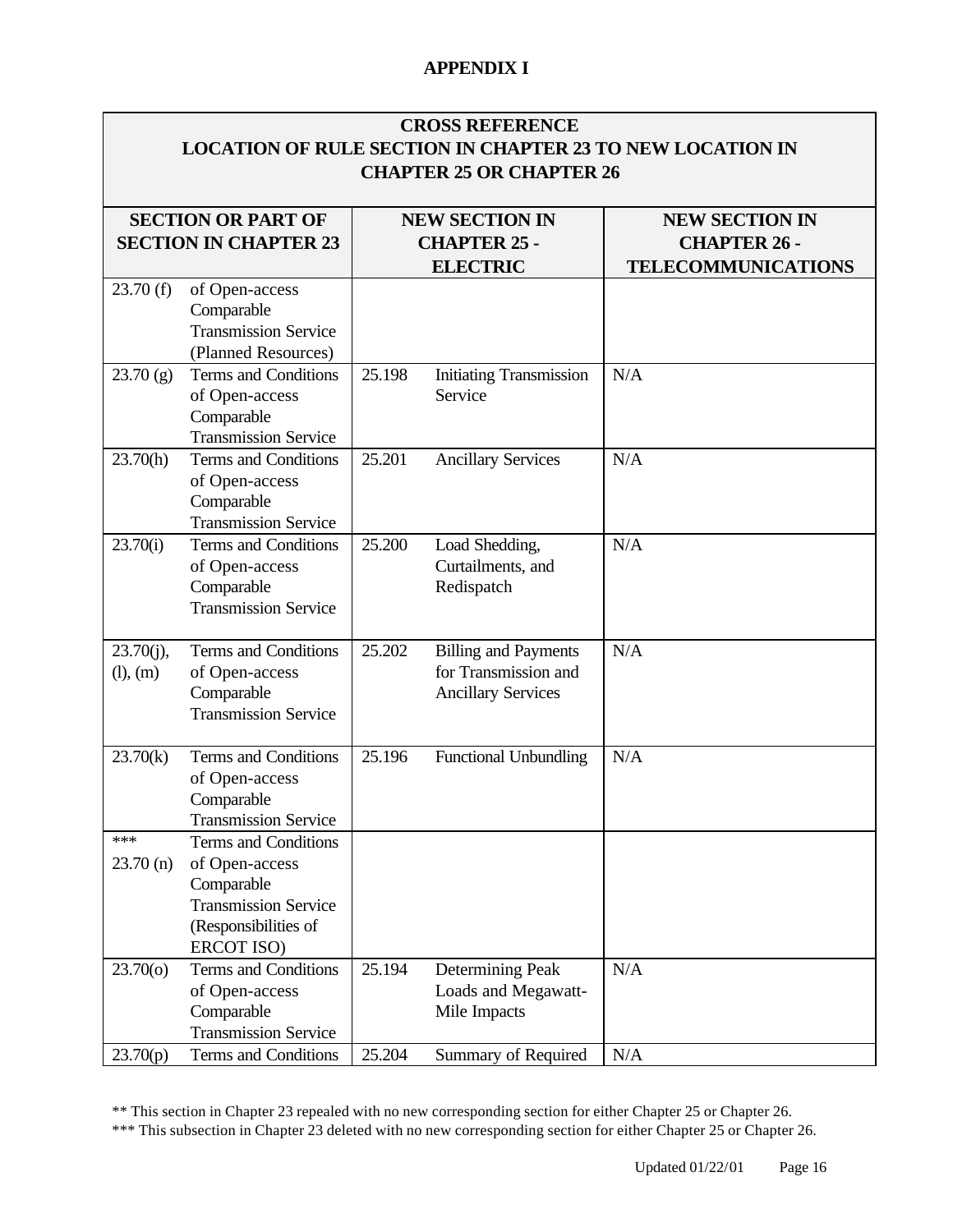# **CROSS REFERENCE LOCATION OF RULE SECTION IN CHAPTER 23 TO NEW LOCATION IN CHAPTER 25 OR CHAPTER 26**

|               | <b>SECTION OR PART OF</b><br><b>SECTION IN CHAPTER 23</b>                                                               | <b>NEW SECTION IN</b><br><b>CHAPTER 25 -</b><br><b>ELECTRIC</b> |        | <b>NEW SECTION IN</b><br><b>CHAPTER 26 -</b><br><b>TELECOMMUNICATIONS</b>                                                          |  |  |
|---------------|-------------------------------------------------------------------------------------------------------------------------|-----------------------------------------------------------------|--------|------------------------------------------------------------------------------------------------------------------------------------|--|--|
|               | of Open-access<br>Comparable<br><b>Transmission Service</b>                                                             | Filings                                                         |        |                                                                                                                                    |  |  |
| $**$<br>23.81 | Certification of Solar<br>Collectors                                                                                    |                                                                 |        |                                                                                                                                    |  |  |
| 23.91         | Long Run Incremental<br>Cost Methodology for<br><b>DCTU</b> Services                                                    | N/A                                                             | 26.215 | Long Run Incremental<br>Cost Methodology for<br><b>Dominant Certificated</b><br>Telecommunications<br>Utility (DCTU) Services      |  |  |
| 23.92         | Expanded<br>Interconnection                                                                                             | N/A                                                             | 26.271 | Expanded<br>Interconnection                                                                                                        |  |  |
| 23.93         | Distance Learning,<br><b>Information Sharing</b><br>Programs, and<br><b>Interactive Multimedia</b><br>Communications    | N/A                                                             | 26.141 | Distance Learning,<br><b>Information Sharing</b><br>Programs, and<br><b>Interactive Multimedia</b><br>Communications               |  |  |
| 23.94         | Small Local Exchange<br><b>Carrier Regulatory</b><br>Flexibility                                                        | N/A                                                             | 26.171 | <b>Small Incumbent Local</b><br><b>Exchange Company</b><br><b>Regulatory Flexibility</b>                                           |  |  |
| 23.95         | Voting Procedures for<br>Partial Deregulation<br>or Reversal of Partial<br>Deregulation of<br>Telephone<br>Cooperatives | N/A                                                             | 26.172 | Voting Procedures for<br>Partial Deregulation or<br><b>Reversal of Partial</b><br>Deregulation of<br><b>Telephone Cooperatives</b> |  |  |
| 23.96         | <b>Telephone Directories</b>                                                                                            | N/A                                                             | 26.128 | <b>Telephone Directories</b>                                                                                                       |  |  |
| 23.97         | Interconnection                                                                                                         | N/A                                                             | 26.272 | Interconnection                                                                                                                    |  |  |
| 23.98         | <b>Abbreviated Dialing</b><br>Codes                                                                                     | N/A                                                             | 26.127 | <b>Abbreviated Dialing</b><br>Codes                                                                                                |  |  |
| 23.99         | Unbundling                                                                                                              | N/A                                                             | 26.276 | Unbundling                                                                                                                         |  |  |

\*\* This section in Chapter 23 repealed with no new corresponding section for either Chapter 25 or Chapter 26.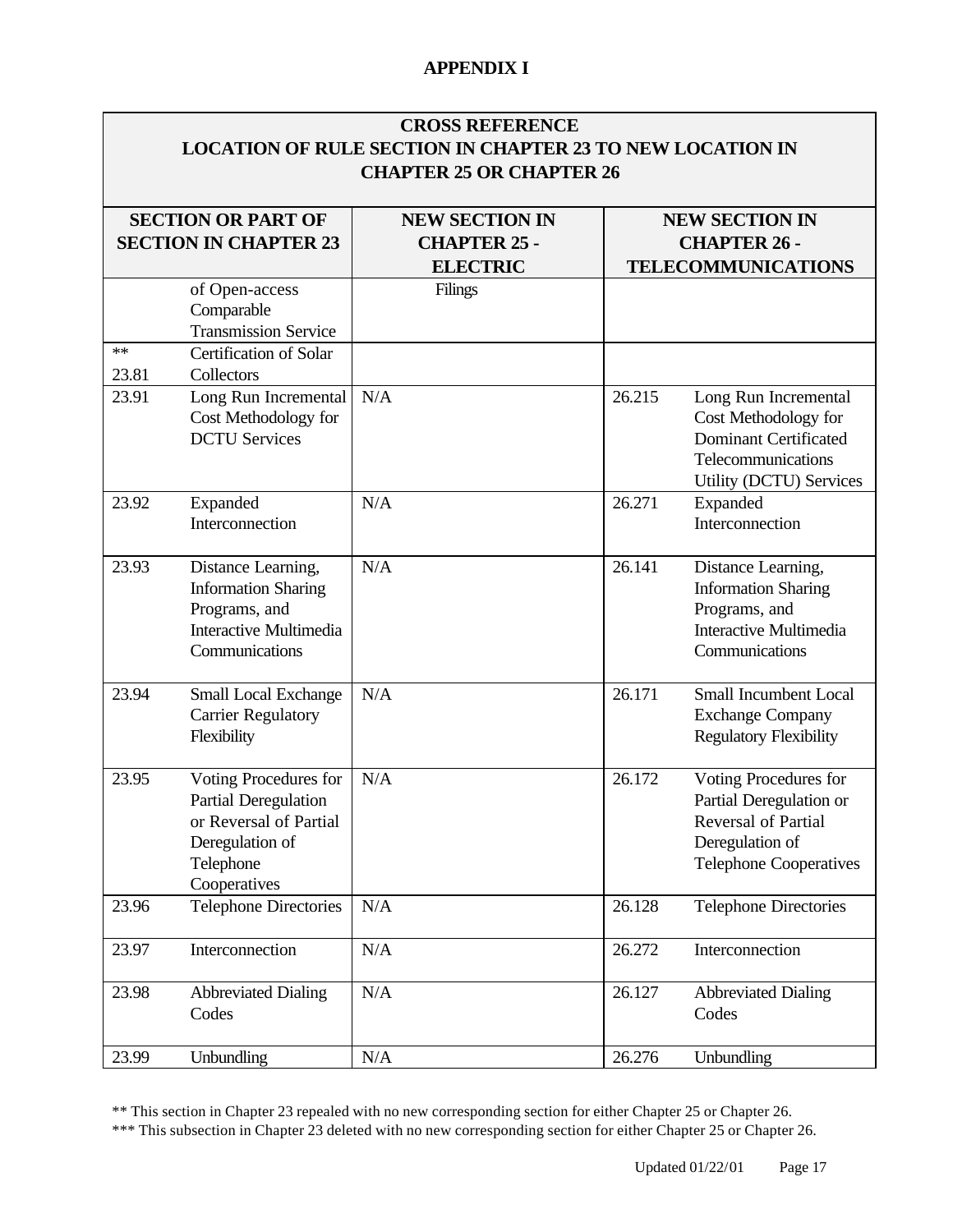#### **CROSS REFERENCE LOCATION OF RULE SECTION IN CHAPTER 23 TO NEW LOCATION IN CHAPTER 25 OR CHAPTER 26**

| <b>SECTION OR PART OF</b><br><b>SECTION IN CHAPTER 23</b> |                                       | <b>NEW SECTION IN</b><br><b>CHAPTER 25 -</b> |        | <b>NEW SECTION IN</b><br><b>CHAPTER 26 -</b> |
|-----------------------------------------------------------|---------------------------------------|----------------------------------------------|--------|----------------------------------------------|
|                                                           |                                       | <b>ELECTRIC</b>                              |        | <b>TELECOMMUNICATIONS</b>                    |
|                                                           |                                       |                                              |        |                                              |
| 23.100                                                    | <b>Electronic Publishing</b>          | N/A                                          | 26.161 | <b>Electronic Publishing</b>                 |
| 23.102                                                    | Imputation                            | N/A                                          | 26.274 | Imputation                                   |
| 23.103                                                    | IntraLATA Equal                       | N/A                                          | 26.275 | IntraLATA Equal                              |
|                                                           | Access                                |                                              |        | Access                                       |
| 23.104                                                    | Telecommunications<br>Pricing         | N/A                                          | 26.213 | Telecommunications<br>Pricing                |
| **                                                        | Services Provided to                  |                                              |        |                                              |
| 23.105                                                    | Other Telecommun-                     |                                              |        |                                              |
|                                                           | cations Utilities                     |                                              |        |                                              |
| 23.106                                                    | Selection of Telecom-                 | N/A                                          | 26.130 | Selection of                                 |
|                                                           | munications Utilities                 |                                              |        | Telecommunications                           |
|                                                           |                                       |                                              |        | <b>Utilities</b>                             |
| 23.107                                                    | Educational                           | N/A                                          | 26.216 | <b>Educational Percentage</b>                |
|                                                           | Percentage Discount                   |                                              |        | <b>Discount Rates</b>                        |
|                                                           | Rates (E-Rates)                       |                                              |        | (E-Rates)                                    |
| 23.108                                                    | Reclassification of                   | N/A                                          | 26.175 | Reclassification of                          |
|                                                           | Telecommunications                    |                                              |        | Telecommunications                           |
|                                                           | Services for Electing<br><b>ILECs</b> |                                              |        | Services for Electing<br><b>ILECs</b>        |
|                                                           |                                       |                                              |        |                                              |
| 23.131                                                    | <b>Texas Universal</b>                | N/A                                          | 26.401 | <b>Texas Universal Service</b>               |
|                                                           | Service Fund (TUSF)                   |                                              |        | Fund (TUSF)                                  |
| 23.133                                                    | <b>Texas High Cost</b>                | N/A                                          | 26.403 | <b>Texas High Cost</b>                       |
|                                                           | <b>Universal Service</b>              |                                              |        | Universal Service Plan                       |
|                                                           | Plan (THCUSP)                         |                                              |        | (THCUSP)                                     |
| 23.134                                                    | Small and Rural                       | N/A                                          | 26.404 | <b>Small and Rural</b>                       |
|                                                           | <b>Incumbent Local</b>                |                                              |        | <b>Incumbent Local</b>                       |
|                                                           | <b>Exchange Carrier</b>               |                                              |        | <b>Exchange Carrier</b>                      |
|                                                           | (ILEC) Universal                      |                                              |        | (ILEC) Universal                             |
|                                                           | Service Plan                          |                                              |        | Service Plan                                 |
| 23.136                                                    | Implementation of the                 | N/A                                          | 26.406 | Implementation of the                        |
|                                                           | <b>Public Utility</b>                 |                                              |        | <b>Public Utility Regulatory</b>             |
|                                                           | <b>Regulatory Act</b>                 |                                              |        | Act §56.025                                  |
|                                                           | §56.025                               |                                              |        |                                              |
| 23.138                                                    | <b>Additional Financial</b>           | N/A                                          | 26.408 | <b>Additional Financial</b>                  |

\*\* This section in Chapter 23 repealed with no new corresponding section for either Chapter 25 or Chapter 26.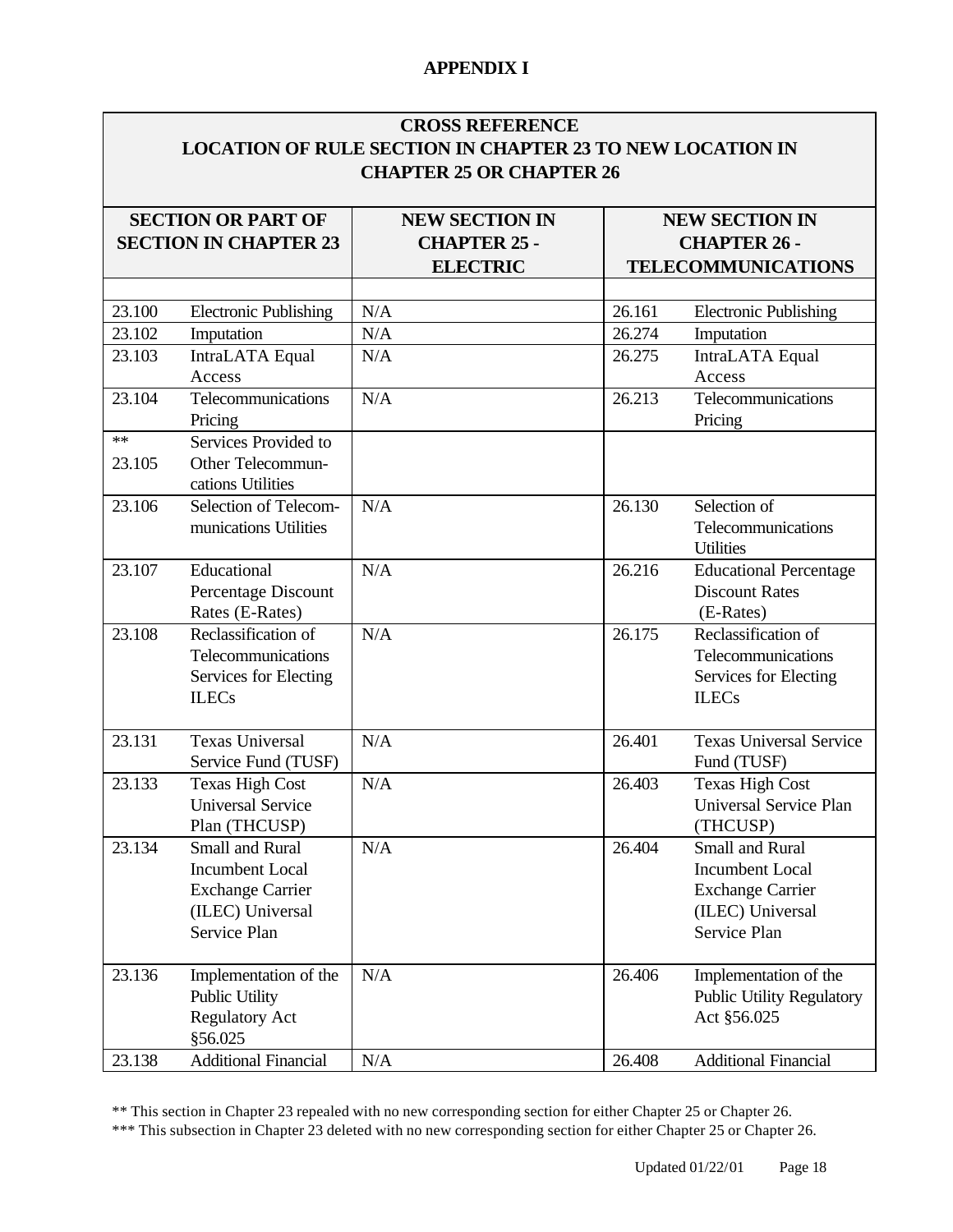|        | <b>CROSS REFERENCE</b><br><b>LOCATION OF RULE SECTION IN CHAPTER 23 TO NEW LOCATION IN</b>                                                                                |                       |        |                                                                                                                                                                 |  |  |  |
|--------|---------------------------------------------------------------------------------------------------------------------------------------------------------------------------|-----------------------|--------|-----------------------------------------------------------------------------------------------------------------------------------------------------------------|--|--|--|
|        | <b>CHAPTER 25 OR CHAPTER 26</b>                                                                                                                                           |                       |        |                                                                                                                                                                 |  |  |  |
|        | <b>SECTION OR PART OF</b>                                                                                                                                                 | <b>NEW SECTION IN</b> |        | <b>NEW SECTION IN</b>                                                                                                                                           |  |  |  |
|        | <b>SECTION IN CHAPTER 23</b>                                                                                                                                              | <b>CHAPTER 25 -</b>   |        | <b>CHAPTER 26 -</b>                                                                                                                                             |  |  |  |
|        |                                                                                                                                                                           | <b>ELECTRIC</b>       |        | <b>TELECOMMUNICATIONS</b>                                                                                                                                       |  |  |  |
|        | Assistance (AFA)                                                                                                                                                          |                       |        | Assistance (AFA)                                                                                                                                                |  |  |  |
| 23.142 | Lifeline Service and<br>Link Up Service<br>Programs                                                                                                                       | N/A                   | 26.412 | Lifeline Service and Link<br>Up Service Programs                                                                                                                |  |  |  |
| 23.143 | Tel-Assistance<br>Service                                                                                                                                                 | N/A                   | 26.413 | <b>Tel-Assistance Service</b>                                                                                                                                   |  |  |  |
| 23.144 | Telecommunications<br><b>Relay Service</b>                                                                                                                                | N/A                   | 26.414 | Telecommunications<br>Relay Service (TRS)                                                                                                                       |  |  |  |
| 23.145 | <b>Specialized Equipment</b><br><b>Distribution</b>                                                                                                                       | N/A                   | 26.415 | Specialized<br>Telecommunications<br><b>Assistance Program</b><br>(STAP)                                                                                        |  |  |  |
| 23.147 | Designation of Local<br><b>Exchange Carriers as</b><br>Eligible<br>Telecommunications<br>Providers to Receive<br><b>Texas Universal</b><br><b>Service Funds</b><br>(TUSF) | N/A                   | 26.417 | Designation of Local<br><b>Exchange Carriers as</b><br>Eligible<br>Telecommunications<br>Providers to Receive<br><b>Texas Universal Service</b><br>Funds (TUSF) |  |  |  |
| 23.148 | Designation of<br><b>Common Carriers as</b><br>Eligible<br>Telecommunications<br><b>Carriers to Receive</b><br><b>Federal Universal</b><br><b>Service Funds</b>           | N/A                   | 26.418 | Designation of Common<br>Carriers as Eligible<br>Telecommunications<br><b>Carriers to Receive</b><br><b>Federal Universal</b><br><b>Service Funds</b>           |  |  |  |
| 23.150 | Administration of<br><b>Texas Universal</b><br>Service Fund (TUSF)                                                                                                        | N/A                   | 26.420 | <b>Administration of Texas</b><br><b>Universal Service Fund</b><br>(TUSF)                                                                                       |  |  |  |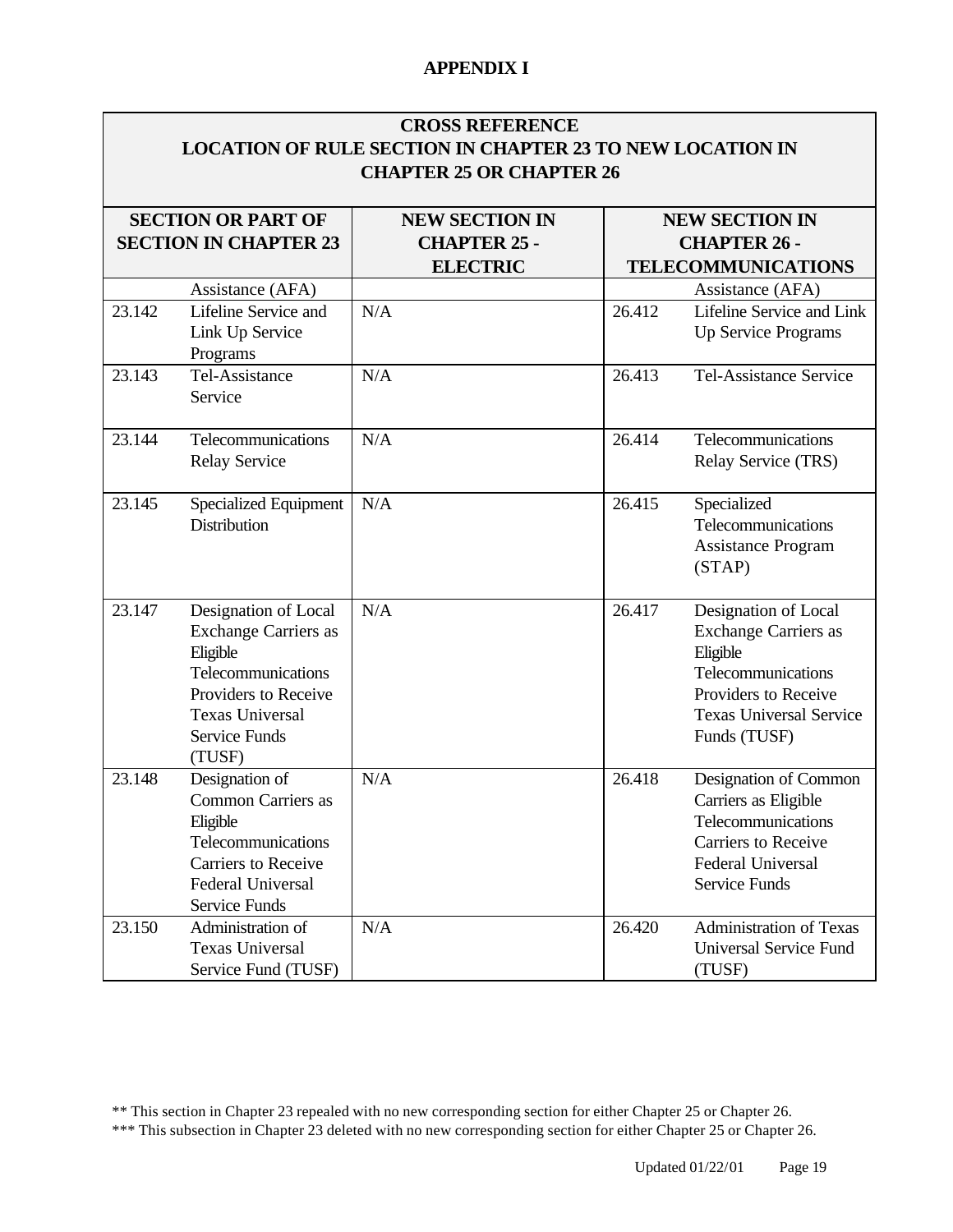#### **REVERSE REFERENCE**

#### **LOCATION OF RULE SECTION IN CHAPTER 25 OR 26 TO PREVIOUS LOCATION IN CHAPTER 23 (NUMBERS ONLY LISTED - SEE PREVIOUS CHART FOR DETAILS)**

| <b>CHAPTER 25</b> | <b>CHAPTER 23</b>                | <b>CHAPTER 26</b> | <b>CHAPTER 23</b>                     |
|-------------------|----------------------------------|-------------------|---------------------------------------|
| 25.1              | 23.1                             | 26.1              | 23.1                                  |
| 25.3              | 23.2                             | 26.3              | 23.2                                  |
| 25.4              | 23.4                             | 26.4              | 23.4                                  |
| 25.5              | 23.3; 23.67(b); 23.70(b)         | 26.5              | 23.3; 23.26(b); 23.28(c);             |
|                   |                                  |                   | $23.38(b)$ ; $23.57(a)$ ; $26.61(a)$  |
| 25.6              | 23.5                             | 26.6              | 23.5                                  |
| 25.21             | 23.45(a)                         | 26.7              | 23.15                                 |
| 25.22             | $23.44(c)(3)$ , (d)              | 26.21             | 23.44(a); 23.45(a)                    |
| 25.23             | 23.42                            |                   |                                       |
| 25.24             | 23.43                            | 26.22             | $23.44(c)(3)$ , (d)                   |
| 25.25             | $23.45(g)$ , (i), (n)            | 26.23             | 23.42                                 |
| 25.26             | 23.6                             | 26.24             | 23.43                                 |
| 25.27             | 23.44(c)(1)                      | 26.25             | $23.45(g)$ , (i), (n), (p)            |
| 25.28             | $23.45(b)-(f)$ , (h), (j), (k)   | 26.26             | 23.6                                  |
| 25.29             | 23.46(a)-(l); 23.47              | 26.27             | $23.45(b)-(f), (h), (j), (k)$         |
| 25.30             | 23.41(c)                         | 26.28             | $23.46(a)-(1)$                        |
| 25.31             | $23.41(a)$ , (b)                 | 26.29             | 23.40                                 |
| 25.51             | $23.62(f)-(h)$                   | 26.30             | 23.41(c)                              |
| 25.52             | 23.48                            | 26.31             | $23.41(a)$ , (b)                      |
| 25.71             | $23.11(a)$ , (1), (m), (n), (p), | 26.51             | 23.48; 23.62(f)-(h)                   |
|                   | $(q)$ , $(r)$                    |                   |                                       |
| 25.71(c)          | 23.14                            | 26.52             | 23.61(c)                              |
| 25.72             | 23.12(a)                         | 26.53             | 23.61(d)                              |
| 25.73             | 23.11(k), 23.12(b)               | 26.54             | 23.61(e)                              |
| 25.74             | 23.12(c)                         | 26.55             | 23.61(f)                              |
| 25.75             | 23.12(d)                         | 26.71             | $23.11(a)$ , (l), (m), (n), (p), (q), |
|                   |                                  |                   | $(r)$ ; 23.14                         |
| 25.76             | 23.11(e)                         | 26.72             | 23.12(a)                              |
| 25.77             | 23.11(d)                         | 26.73             | 23.11(k); 23.12(b); 23.13(d)          |
| 25.78             | 23.11(h)                         | 26.74             | 23.12(c)                              |
| 25.79             | 23.11(f)                         | 26.75             | 23.12(d)                              |
| 25.80             | 23.11(g)                         | 26.76             | 23.11(e)                              |
| 25.81             | 23.11(i)                         | 26.77             | 23.11(d)                              |
| 25.82             | 23.11(b)                         | 26.78             | 23.11(h)                              |
| 25.83             | 23.13(b)                         | 26.79             | 23.11(f)                              |
| 25.84             | 23.11(c)                         | 26.80             | 23.11(g)                              |

\*\* This section in Chapter 23 repealed with no new corresponding section for either Chapter 25 or Chapter 26.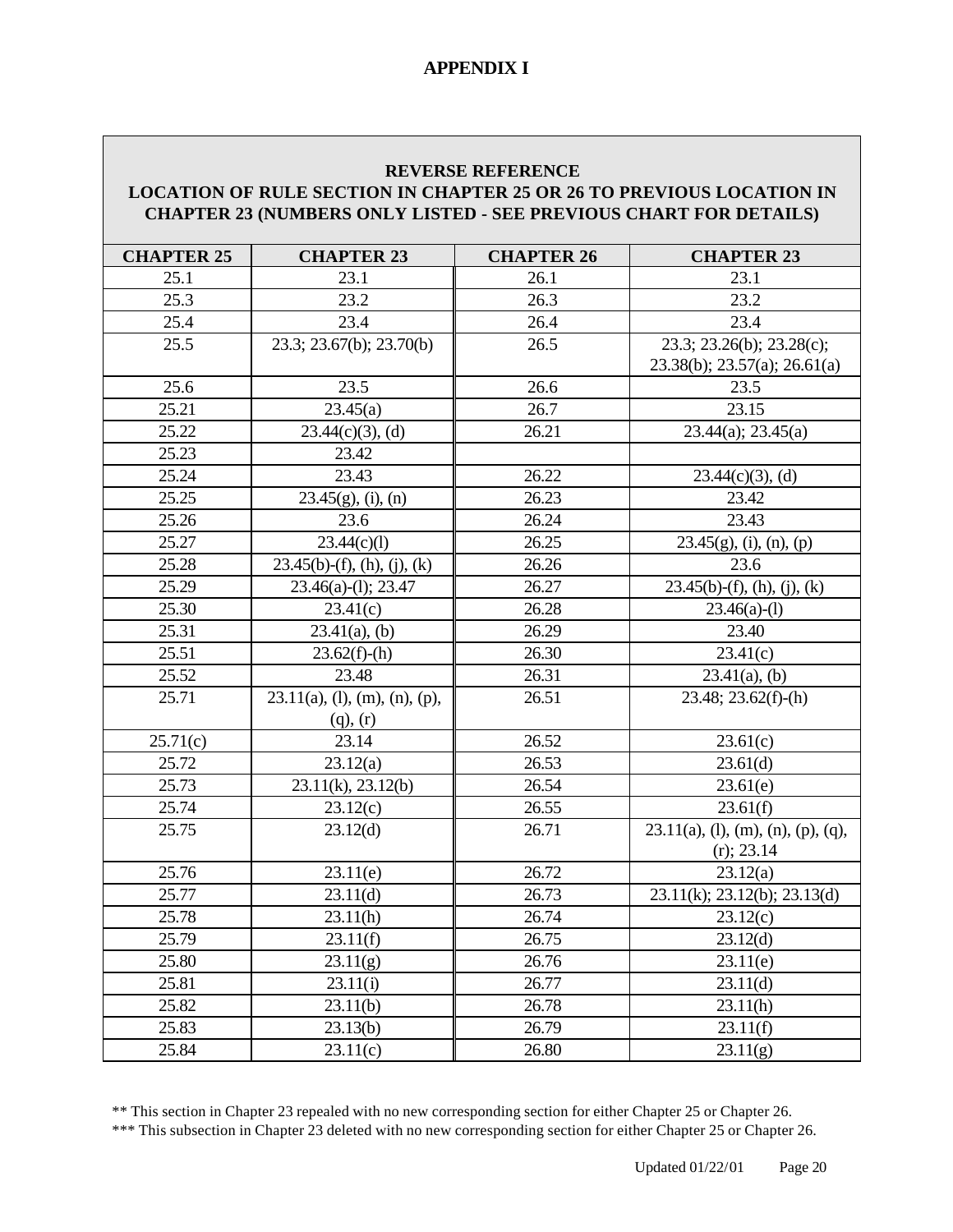#### **REVERSE REFERENCE**

#### **LOCATION OF RULE SECTION IN CHAPTER 25 OR 26 TO PREVIOUS LOCATION IN CHAPTER 23 (NUMBERS ONLY LISTED - SEE PREVIOUS CHART FOR DETAILS)**

| 25.89  | 23.13(c)                                   | 26.81  | 23.11(i)                                                                               |
|--------|--------------------------------------------|--------|----------------------------------------------------------------------------------------|
| 25.101 | $23.31(a)-(g)$ ; 23.44(b)                  | 26.82  | 23.13(b)                                                                               |
|        |                                            | 26.84  | 23.11(c)                                                                               |
| 25.102 | 23.31(i)                                   | 26.87  | 23.13(f)                                                                               |
| 25.105 | 23.19                                      | 26.88  | 23.61(g)                                                                               |
| 25.121 | $23.47(a)$ ; 23.62 (a), (c)                | 26.89  | 23.61(j)                                                                               |
| 25.122 | 23.47(b)                                   | 26.98  | 23.12(e)                                                                               |
| 25.123 | 23.47(c)                                   | 26.101 | $23.31(a)-(g)$                                                                         |
| 25.124 | $23.47(d)$ ; $23.62(b)$ , (d), (e)         | 26.102 | 23.54(b)                                                                               |
| 25.125 | 23.47(e)                                   | 26.107 | 23.61(i)                                                                               |
| 25.126 | 23.47(f)                                   | 26.109 | $23.38(a)$ , (c), (e), (f) (in part)                                                   |
| 25.127 | $23.62(i)(1)$ (part); (i)(2)               | 26.111 | $23.38(a)$ , (d), (e), (f) (in part)                                                   |
| 25.128 | $23.62(i)(1)$ (part); (i)(3)               | 26.113 | 23.38(g)                                                                               |
| 25.141 | 23.50                                      | 26.121 | $23.57(b)-(d)$                                                                         |
| 25.142 | 23.51                                      | 26.122 | $23.57(e)$ , (f)                                                                       |
| 25.161 | $23.34(a)$ -(e), (h), (i), (l)             | 26.123 | $23.57(g)$ , (h)                                                                       |
| 25.162 | $23.34(f)$ , (g)                           | 26.124 | 23.58                                                                                  |
| 25.163 | 23.34(j)                                   | 26.125 | 23.32                                                                                  |
| 25.164 | 23.34(k)                                   | 26.126 | 23.33                                                                                  |
| 25.165 | $23.35(a)-(c)$ , (e)                       | 26.127 | 23.98                                                                                  |
| 25.166 | 23.35(d)                                   | 26.128 | $23.61(b)$ ; 23.96                                                                     |
| 25.167 | 23.35(f)                                   | 26.130 | 23.106                                                                                 |
| 25.168 | 23.36                                      | 26.141 | 23.93                                                                                  |
| 25.169 | $23.37(a)-(d)$                             | 26.142 | 23.69                                                                                  |
| 25.170 | 23.37(e)                                   | 26.161 | 23.100                                                                                 |
| 25.171 | 23.37(f)                                   | 26.171 | 23.94                                                                                  |
| 25.191 | 23.67(a), (c), (k), (l), (q);<br>23.70(a)  | 26.172 | 23.95                                                                                  |
| 25.192 | $23.67(g)-(j)$                             | 26.175 | 23.108                                                                                 |
| 25.194 | 23.70(0)                                   | 26.201 | $23.21(a)$ , (b), (c), (d)                                                             |
| 25.195 | $23.67(n)$ , (r), (t); $23.70(c)$ ,<br>(d) | 26.202 | 23.21(e)                                                                               |
| 25.196 | 23.67(o); 23.70(k)                         | 26.203 | 23.21(f)                                                                               |
| 25.197 | 23.67(p)                                   | 26.205 | 23.23(d)                                                                               |
| 25.198 | $23.70(e)$ , (g)                           | 26.206 | 23.61(h)                                                                               |
| 25.200 | 23.70(i)                                   | 26.207 | $23.24(a)-(g), (j), (k)$                                                               |
| 25.201 | $23.67(d)-(f); 23.70(h)$                   | 26.208 | $23.26(e)$ , (g)-(i), (k), (m);<br>$23.27(e)$ ; $23.28(f)$ , (h)-(j), (l),<br>(o), (p) |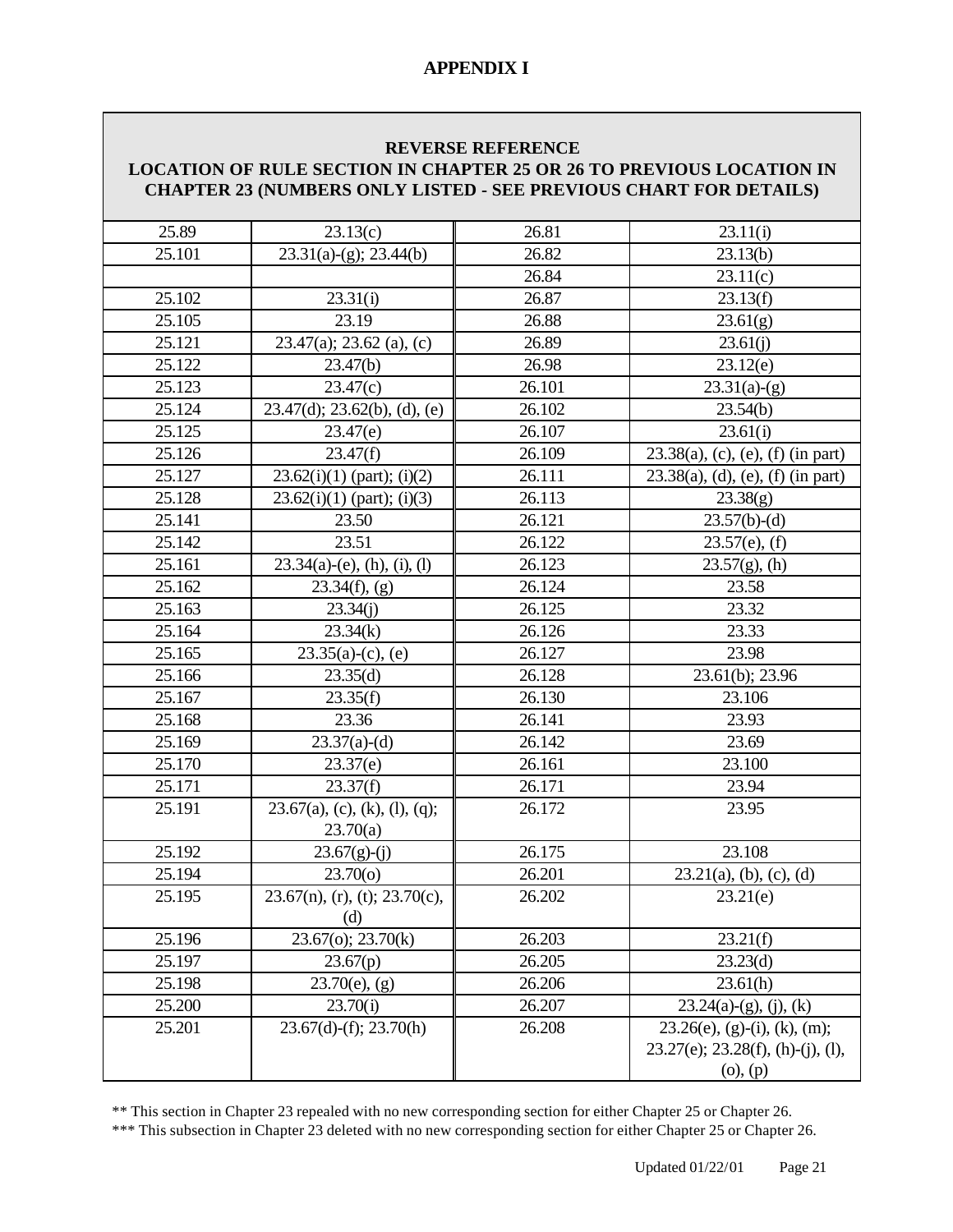#### **REVERSE REFERENCE LOCATION OF RULE SECTION IN CHAPTER 25 OR 26 TO PREVIOUS LOCATION IN CHAPTER 23 (NUMBERS ONLY LISTED - SEE PREVIOUS CHART FOR DETAILS)**

| 25.202 | $23.70(j)$ , (1), (m)    | 26.209 | $23.26(a)$ , (c), (d), (f), (j), (l)  |
|--------|--------------------------|--------|---------------------------------------|
| 25.203 | 23.67(s)                 | 26.210 | $23.28(a)$ , (b), (d), (e), (g), (k), |
|        |                          |        | (m), (n)                              |
| 25.204 | 23.67(u); 23.70(p)       | 26.211 | $23.27(a)–(d)$ , (f)                  |
| 25.231 | $23.21(b)$ , (c), (d)    | 26.212 | 23.25                                 |
| 25.232 | 23.21(e)                 | 26.213 | 23.104                                |
| 25.233 | 23.21(g)                 | 26.215 | 23.91                                 |
| 25.234 | 23.23(e)                 | 26.216 | 23.107                                |
| 25.235 | $23.23(b)$ (part)        | 26.217 | $23.49(a)$ , (b)                      |
| 25.236 | $23.23(b)$ (part)        | 26.219 | 23.49(c)                              |
| 25.237 | $23.23(b)$ (part)        | 26.221 | 23.49(c)(12)                          |
| 25.238 | $23.23(b)$ (part)        | 26.207 | $23.24(a)-(g)$ , (j), (k)             |
| 25.240 | 23.16                    | 26.271 | 23.92                                 |
| 25.241 | $23.24(a)-(h), (j), (k)$ | 26.272 | 23.97                                 |
| 25.242 | 23.66                    | 26.274 | 23.102                                |
| 25.271 | 23.18                    | 26.275 | 23.103                                |
| 25.301 | 23.59                    | 26.276 | 23.99                                 |
|        |                          | 26.311 | $23.55(a)$ , (b), (h), (n)            |
|        |                          | 26.313 | $23.55(c)$ , (e), (f), (j), (l), (m)  |
|        |                          | 26.315 | 23.55(k)                              |
|        |                          | 26.317 | 23.55(d)                              |
|        |                          | 26.319 | 23.55(i)                              |
|        |                          | 26.321 | 23.55(g)                              |
|        |                          | 26.341 | $23.54(a)$ , (k)                      |
|        |                          | 26.342 | $23.54(c)$ , (j), (n)                 |
|        |                          | 26.343 | 23.54(i)                              |
|        |                          | 26.344 | 23.54(d), (g)(2)                      |
|        |                          | 26.345 | $23.54(e)$ , (g)(1)                   |
|        |                          | 26.346 | 23.54(f), (1)                         |
|        |                          | 26.347 | 23.54(h)                              |
|        |                          | 26.401 | 23.131                                |
|        |                          | 26.403 | 23.133                                |
|        |                          | 26.404 | 23.134                                |
|        |                          | 26.406 | 23.136                                |
|        |                          | 26.408 | 23.138                                |
|        |                          | 26.412 | 23.142                                |
|        |                          | 26.413 | 23.143                                |
|        |                          | 26.414 | 23.144                                |